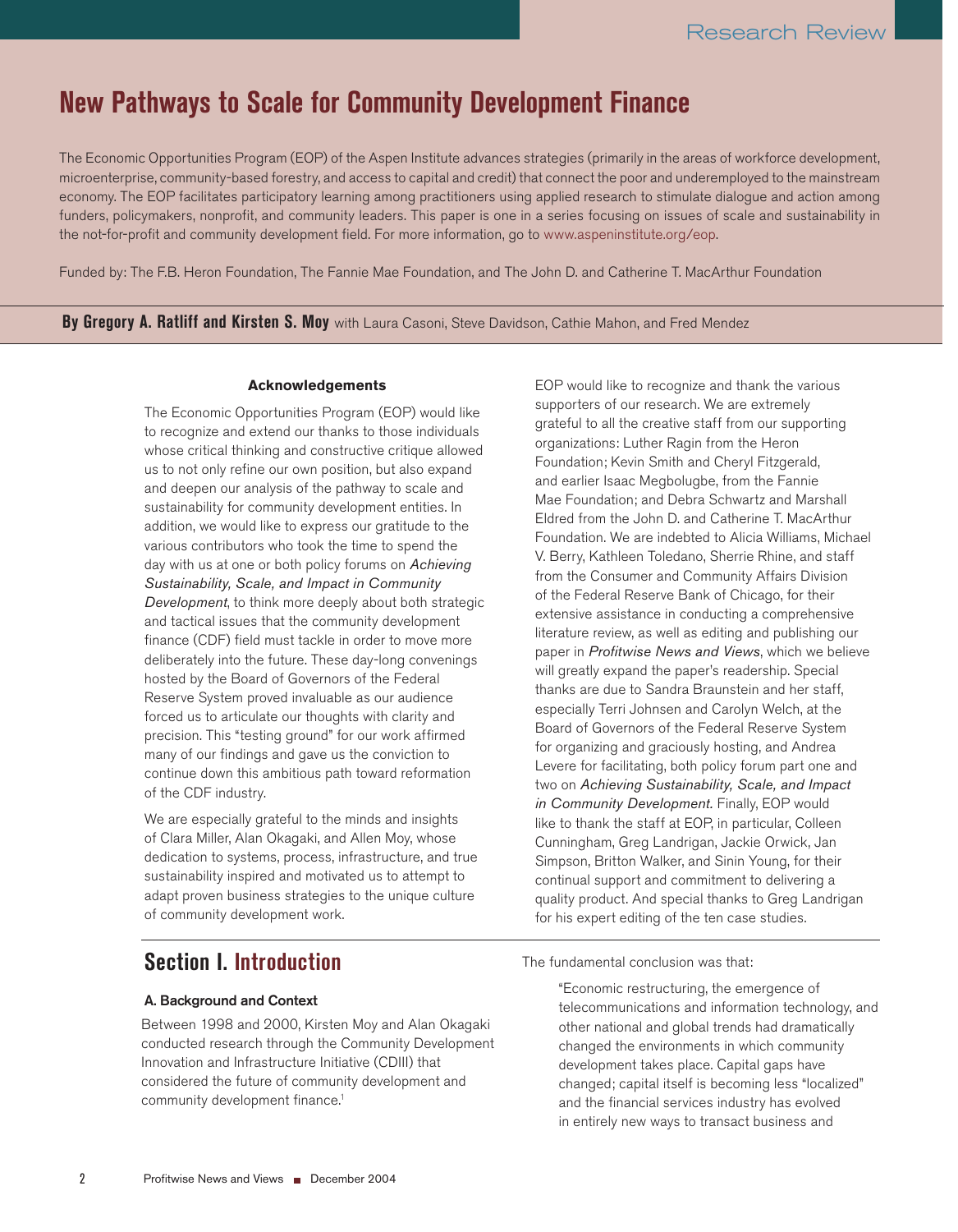service customers. These changes have significant implications for community development financial institutions (CDFIs). The CDFI industry will need to re-engineer, reposition, and retool itself in order to be viable in the 21st century. In particular, the CDFI industry must critically examine its structure and invest significantly in its supportive infrastructure if it is to be an effective conduit for the flow of capital to low-income communities."

The CDIII research inspired considerable thinking and reflection among leaders in the community development finance field, funders, investors, and supporting organizations, about the evolving role for institutions and the implications for viability in this changing environment. Today, many recognize that low-income populations have limited access to affordable financial services and that community development finance, and the related set of institutions, can be an effective approach to providing access. It is also recognized that the current system is inadequate for meeting the needs of the majority of lowincome communities across the country. Achieving scale may allow CDFIs to reach more broadly into targeted populations.

Funded through the Heron, Fannie Mae, and MacArthur Foundations, the Aspen Institute, led by Kirsten Moy and Greg Ratliff, began developing a next phase of research that would further the discussion of scale, how it is defined and understood, and models for achieving scale at different operational levels.

Through this research, the Aspen team sought to further the practical development of what can be characterized as a "new architecture" for the development finance field that will facilitate its growth to scale.

#### B. Statement of Need

Initial successes of the CDFI industry in addressing the capital needs of particular low- and moderate-income communities derive from the typically small, autonomous nature and narrow geographic focus of its institutions. While this customized approach has served the institutions and the customer base well, it has also inhibited growth.

As the conventional financial services industry has changed its structure and adapted to changes in technology, the economy, and public policy, the CDFI industry has not kept pace. Many in the industry now see the very characteristics that made CDFIs successful as barriers to their achieving greater impact. For the CDFI industry to expand its capacity to help low- and moderateincome communities, it must develop new ways of serving its customers and leveraging the resources of both the mainstream and nontraditional financial industry.

For years, the CDFI industry has been focused on increasing the scale of its activities. Foundation program officers, CDFI executive directors, and many familiar with the industry, have urged greater industry scale, as if achieving scale was a panacea for all of the issues the industry faces. Yet, discussions among funders, practitioners, policymakers, and others, have not led to a precise definition of scale. And understandably, there is little consensus as to how to achieve scale.

#### C. Purpose of this Paper

Our interest is in understanding how to strengthen the overall system for financing community development in the United States. Can improvements in the effectiveness of the development finance system – greater volume, lower costs, efficient delivery of new products and services, and ultimately greater impact – be accomplished, and if so, how?

This paper attempts to provide a useful understanding of scale, how it can be achieved and the possible advantages and disadvantages of achieving it. It also proposes a new strategic framework for CDFIs and funders to consider to facilitate product development and greatly expand delivery.

By looking at 10 case studies of organizations with lessons for CDFIs, the authors concluded that misconceptions of scale are fundamental. Also, pursuit of scale in the industry through replication of best practices is an overly simplistic, and in many cases, a misguided pursuit.

This paper captures the lessons of these cases, and explores ways CDFIs may grow and extend their reach to millions of unserved and underserved households in need of their services. It is potentially the first paper in a series that will:

- Help create a consistent industry vocabulary around the subject of scale
- Assess the critical factors for growth and expansion
- Build new models for scale that will identify the critical steps toward achieving it
- Explore barriers to achieving scale for CDFIs (and possibly other community based organizations and nonprofits)
- I Identify related areas for future study

This paper discusses:

- ■A better definition of scale and where and when it is attainable
- A better understanding of key factors influencing or constraining scale such as sustainability, use of subsidy, and funding and capitalization
- More meaningful models or pathways for CDFIs to achieve scale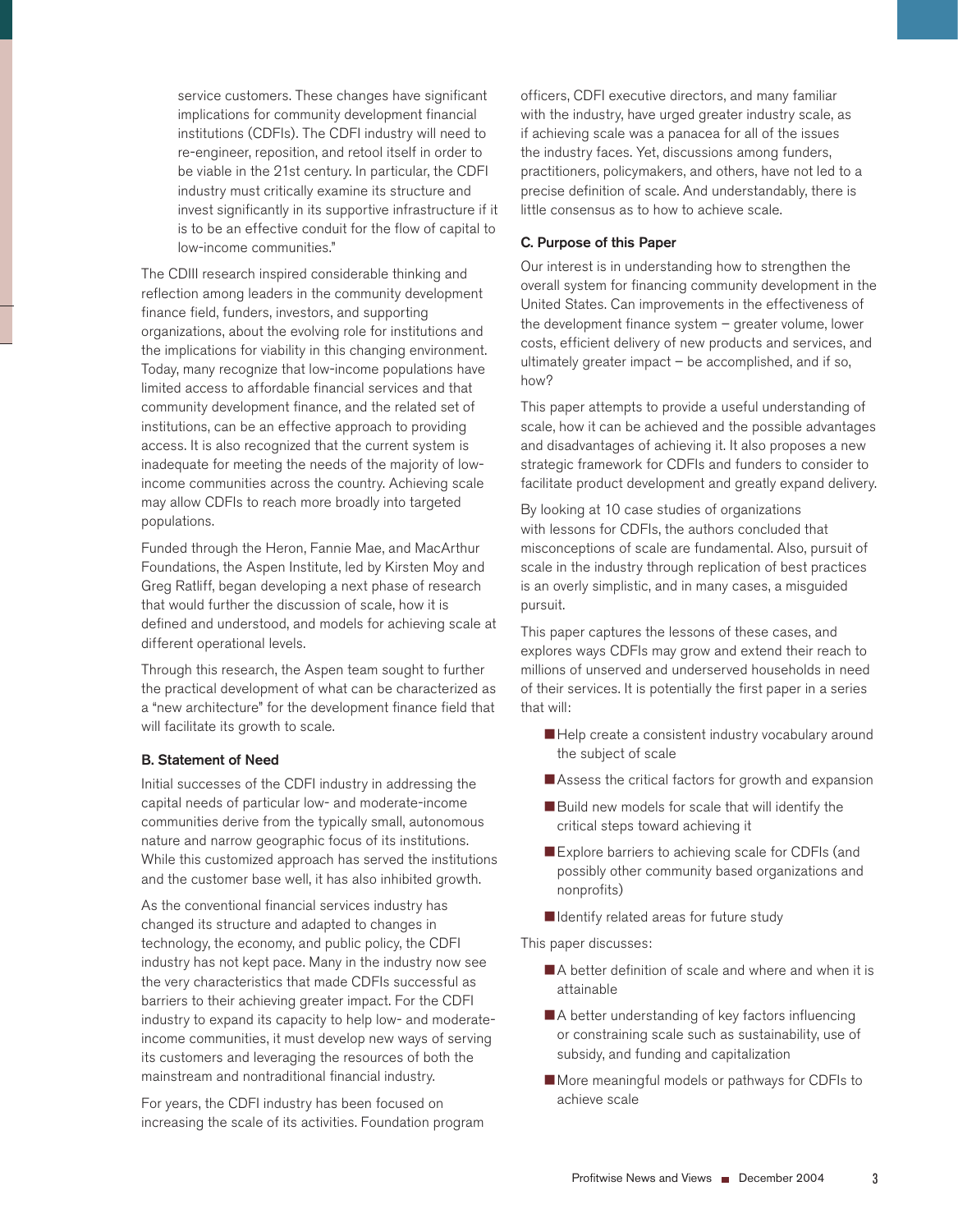## **Section II. Scale: An Initial Framework**

### A. Clarifying Language on Scale

One initial challenge to the research was in defining the term "scale" and understanding how it is used for CDFIs. Private sector actors tend to talk about "scale" as in "economies of" – i.e., presuming a cost model in which variable costs decline as production increases. However, for the CDFI industry, reaching scale typically refers to delivering product(s) to a larger audience, delivering more products, or increasing assets or loan volume.

CDFIs may focus less on cost control or increased efficiency, and more on expanding service delivery and program impact. But serving larger numbers is generally equated with increased likelihood of sustainability and reduced costs per product or service delivered. The goals of the industry are to reach more people, achieve economies of scale, and become more sustainable.

The challenge is that scale pursued in this manner may not serve these goals. A distinction must be made between "scale and sustainability" versus "scale or sustainability." The adage about a business that loses money on each widget it produces and seeks to solve the problem by making more widgets illustrates the point. In the case of CDFIs, their high-touch products and services may create a situation where growth of fixed costs occurs at a pace with growth in the customer pool.

Reaching less profitable markets is an important social goal that may require generous amounts of subsidy, but achieving a sustainable level of "scale" will require creativity and efficiency, including use of cross-subsidy<sup>2</sup> and an appropriate mix of profitable versus subsidized products.

Ultimately, the notion of scale for CDFIs must include expanded volume, reach, increased efficiency resulting in sustainability, and deepened social impact. The models and lessons that follow, which have worked successfully in other context, suggest ways to address these sometimes conflicting goals simultaneously.

#### B. A Model for Conceptualizing Growth to Scale

We began with a hypothesis of how organizations grow, expand their reach and become sustainable. Diagram 1 lays out an alternative to common foundation and nonprofit models to promote successful growth and sustainability of their interventions. It briefly describes the stages through which an idea moves to reach scale.

Current foundation and nonprofit thinking focuses on the first four steps. It takes products and services from the best practice stage directly to "scale." The proposed model differs in a number of ways from the conventional model. For example:

- Sharing information on best practices in a field is, in and of itself, insufficient for getting to scale.
- In practice, scale is not possible without some degree of standardization.
- No field can go to scale without appropriate infrastructure, and this infrastructure must be consciously invested in and built.
- Replication is part of the process, but scale occurs not through fortuitous replication but a deliberate and well considered roll-out.

In essence, the proposed approach to reaching scale adds three critical steps to the process: standardization, infrastructure, and roll-out.

## **Diagram 1: Pathways to Scale**



**Standardization:** Consistently delivering a high quality product or service that is uniform across customers is one way that corporations deliver products and services in volume. The practice of standardizing products runs counter to the traditional thinking that each solution or product offering must be customized to the local conditions and/or the individual beneficiary. Successful, broad-based product implementation will require a nuanced understanding of standardization and its limits in addressing development issues.

Infrastructure: Development of new infrastructure entails the codification of new ideas into widely available systems, products and services. Without development of supporting infrastructure, replication and scale are not possible and promising demonstrations may be little more than isolated efforts. The language of "creating infrastructure" is relatively foreign to the nonprofit world, yet it is a vital component for the widespread implementation of an idea. Today's mainstream financial institutions are supported by highly developed infrastructure. This infrastructure has many aspects including: common definitions; standards; standardized procedures; protocols and methodologies; industry-wide databases; widely accepted rating systems; technology platforms; and institutions (e.g., investment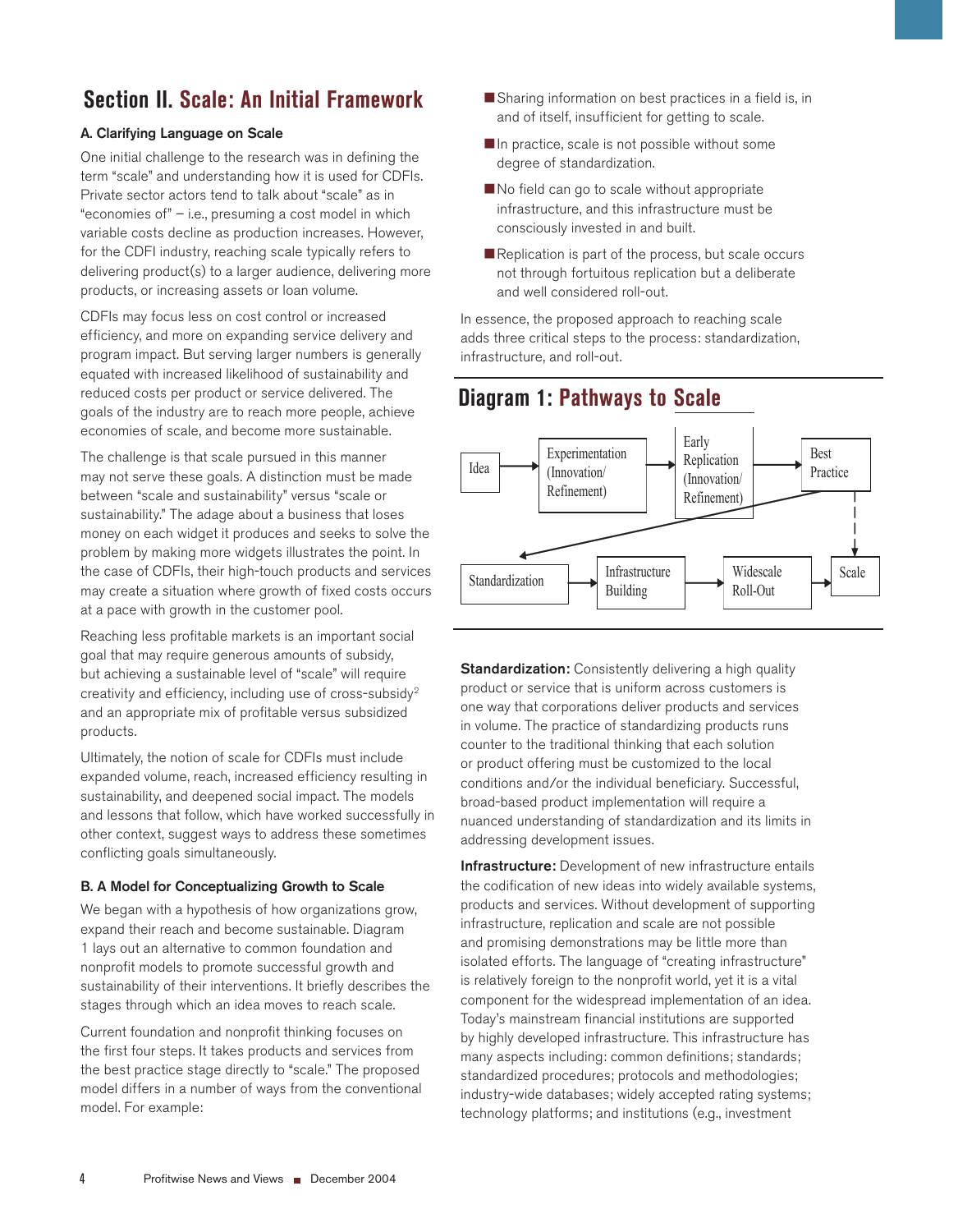bankers, investment advisors, brokers, research firms) and institutional relationships. Together, this infrastructure enables financial institutions to match users of capital with suppliers of capital quickly, efficiently, and profitably.

Deliberate Roll-Out: Roll-out promotes the widespread adoption of new products and services by actively fostering, through appropriate incentives, the development of the systems and supporting infrastructure necessary to ensure their use. By contrast, "replication" assumes that the merits of new product innovations will be self-evident and that individuals, organizations, or communities will, in isolation, copy the innovation discovered or initiated in another locale.

The CDFI industry has many best practices but far fewer generally accepted standards, protocols, methodologies, or technology applications that allow for large-scale and deliberate roll-out.

# **Section III. Case Studies**

To test this model and better understand the dynamics inherent to reaching scale, ten case studies were developed. Go to the Aspen Institute Web site at www. aspeninstitute.org/eop for summaries of these ten case studies. The organizations were chosen from a mix of forprofit and not-for-profit businesses (though the majority were private sector businesses) that have successfully achieved scale. The following criteria were used to identify cases to be studied:

- Industry leaders generally acknowledged to have successfully scaled up
- Organizations where a personal contact or other means provided access to higher quality information
- Organizations that emphasize financial service delivery in nonprofit, for-profit, or cooperative models, unless the organization developed an innovation with broad applicability
- Organizations whose business approach could provide lessons for CDFIs

In developing the case studies, the goal was to understand how different organizations achieved scale, highlight critical lessons along the growth path, and identify particular issues/lessons for CDFIs and the development finance industry. Cases and models selected were the following:

7-Eleven, Inc. V-Com: This case analyzes the roll-out of a financial service kiosk in a global retail company following intensive research, piloting and testing of prototypes and product modification. 7-Eleven developed the V-Com financial service kiosk, with services that included ATM access, check cashing, money orders, phone cards, Internet e-commerce, and auto insurance.

The product connects the demand for financial services with customer needs for convenience and accessibility. 7-Eleven identified financial and technological partners to supply the infrastructure and help provide financing at each stage.

**Dell:** The case reviews the development of a customized product (incorporating standardized components) that is customer-driven and eliminates intermediaries. The direct model of service to the customer enables the company to have a permanent customer feedback loop. The relatively inexpensive innovation of providing a multiple array of options using standard product components provides the feel of a customized purchasing experience.

Self-Help Community Advantage Program: This case documents the creation of a secondary market for nonstandard, high loan to value (HLTV) single-family mortgages. Self-Help purchases these home loans from financial institutions, and requires the participating institutions to use the liquidity gained to make new loans to low-wealth families. Self-Help piloted and tested the program initially with conventional financial institutions in North Carolina to help them extend mortgages to low-wealth African American families, many of which have mortgages with loan-to-value ratios in excess of 97 percent. These loans were purchased and resold with a credit enhancement to Fannie Mae. After the portfolio of HLTV loans had been modeled and the relevant characteristics (defaults, delinquencies, prepayments) analyzed, the program was ready for a national roll-out. The roll-out established a national program for HLTV mortgages for poor families, and involved a number of financial institutions around the country. To date, this program has funded 9,015 mortgages with a value of more than \$615 million.

ACCIÓN International/ACCIÓN USA: This case documents the evolution of one of the world's premier microfinance organizations/networks. After its initial 12 years of focusing on public works and infrastructure in four Latin American countries, the organization retooled its operations and reinvented its core business. ACCIÓN International now consists of a network of close to 30 independent partner microfinance institutions (MFIs) in 18 countries in Latin America, the Caribbean, and Africa, and nine locations in the United States serving 30 U.S. cities and towns. The mission of ACCIÓN is to bring microlending to millions of people; scale is built into the mission. One key to its expansion was the creation of the Latin American Bridge Fund to provide loan guarantees to banks that agreed to lend to the microfinance institutions within the ACCIÓN Latin American network. In the six years following the creation of the Bridge Fund, lending volume throughout the Latin American network increased 20-fold. ACCIÓN then created BancoSol, the first commercial bank devoted solely to microenterprise, and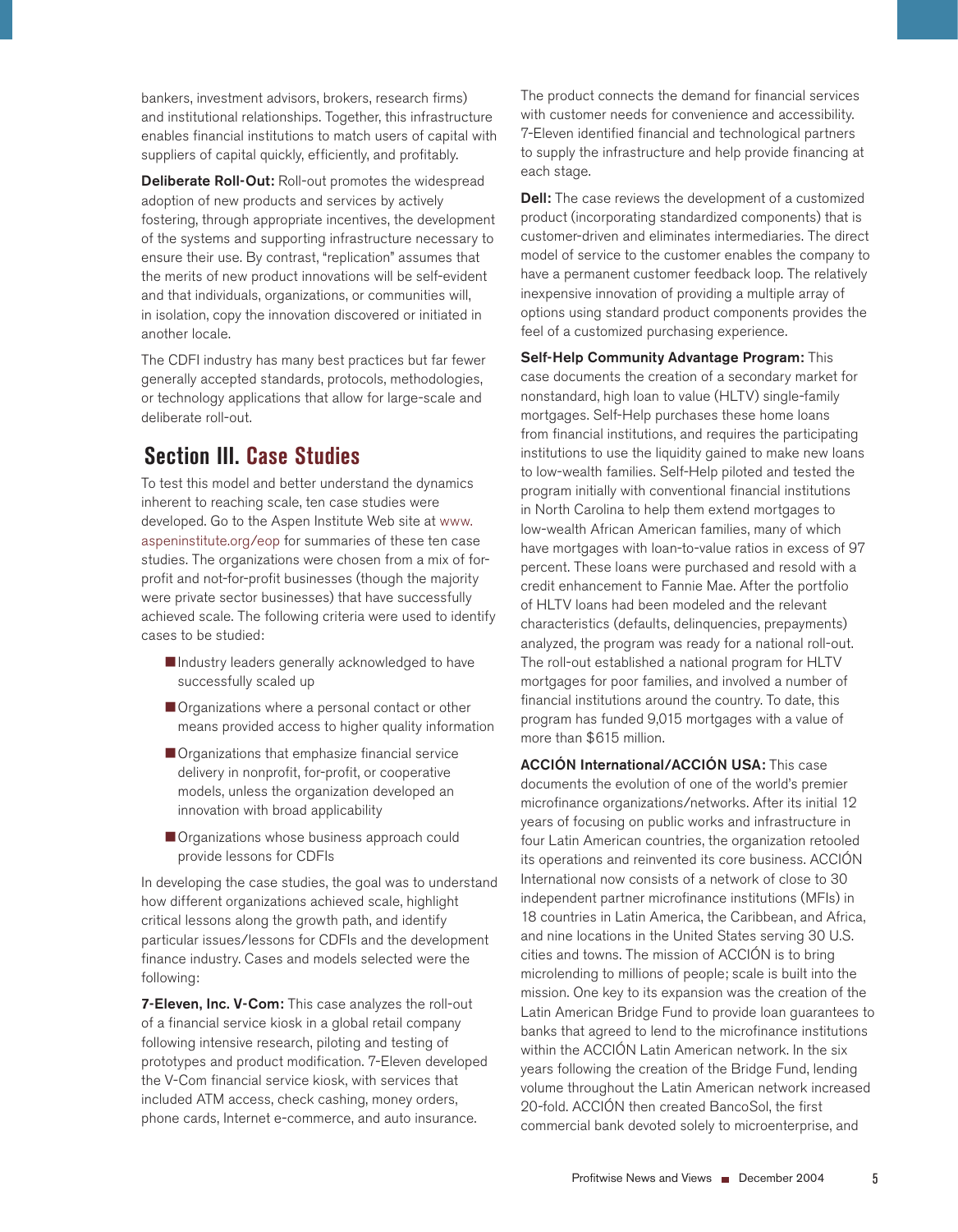within 10 years, another 15 ACCIÓN affiliates became regulated financial institutions.

Banknorth Group, Inc.: A community bank that grew tenfold in 10 years to \$20 billion in assets through new product development, geographic expansion, and acquisition. The bank recognized that it must grow to compete with regional and national banks entering its market. The road to scale was primarily through acquisition of small financial service firms that were consistent with the community-based focus of the bank. Banknorth incorporated both the assets and management talent of acquired firms and their knowledge of both their business and local market. With every acquisition, the bank was better able to efficiently incorporate the acquired financial service company. Through piloting different acquisition and integration processes, the bank was ultimately able to standardize a process for acquisition and integration of new firms from divergent businesses and locations.

ACE Cash Express: This case documents growth of a non-bank financial institution with a broad retail presence. ACE relies primarily on franchising for growth, but is also active in acquisitions and new company-owned store openings. They offer a wide range of financial services. The organization is divided into districts and regions under a regional vice president. For every 100 retail stores, a district is formed and managed by a district administrator, and regional oversight managed by regional VPs. Human resources, oversight, and administrative functions are managed at this level. Regional management is centralized and encourages training including online training and videotapes. As a check cashing and transaction-based financial service provider, ACE relies on transaction fees to generate a profit, and depends on a high number of transactions. A store must generate a minimum of 1,000 transactions per month; some stores do as much as 15,000. Overall, ACE conducts roughly 2 million transactions per month.

Allied Capital and BLX: A diversified financial services company focused on investing in small and emerging businesses. Starting as a small business investment company (SBIC), Allied grew five public companies and has an overall market capitalization of \$2.9 billion. Allied's growth was driven by increased portfolio size and diversification, and a robust and durable capital structure – which combined, allow Allied to deliver added value to shareholders through consistent dividend payouts. Allied is both shareholder and customer-centric, exemplified by a focus on dividends and the search for emerging market opportunities. BLX, a portfolio company controlled by Allied Capital, reaches into underserved markets by partnering with groups that represent the target demographics.

The Reinvestment Fund (TRF): This case tracks the evolution of a CDFI into a regional development and finance organization. The expansion relied on strategic investments in technology to identify market opportunities, establish standards for underwriting and servicing, and integrate systems throughout the organization. TRF also relies on extensive data analysis to better understand the shifting regional markets, and to assess productivity, efficiency, and outcomes. They have developed an integrated regional strategy that extends beyond credit and the provision of financial services to policy (costbenefit) analysis, public policy research, and labor market development. The investment in technology and reliance upon data analysis has enabled the institution to grow to \$100 million in assets and extend its market throughout the region.

Unified Western Grocers: Unified Western Grocers (UWG), Inc. is a retailer-owned, wholesale grocery cooperative that supports independent grocers in the Western United States. UWG serves as a wholesaler, buying foods and other goods in bulk and re-selling to grocery store members. UWG also provides services to enhance performance and support the growth of members of the cooperative, including: insurance, instore promotions, information technology, inventory management, marketing, and administrative and financial services. UWG is a merger of what were two distinct cooperatives, and continues to expand its network of member grocery stores. It also demonstrates how a cooperative network can increase the scale of an entire industry of small, autonomous retail stores through the purchase and distribution of goods and services at discounted rates and through shared infrastructure. UWG reaches about 3,700 grocers.

**VISA Credit Card:** VISA is the world's most widely accepted payment system for consumers and businesses. The Visa story is initially that of a single product, a card enabling bank customers to conveniently access small lines of credit. Through partnerships and a very wellrooted infrastructure, Bank of America, the industry driver, took the initial BankAmericard to new levels, as it became a widely accepted tool for flexible credit that united the systems of banks, merchants, and consumers through technology.

## **Section IV. The Evolving Framework: Three Levels of Scale**

In looking at the case studies, we realized that our initial model for scale was too simple and incomplete. The model for understanding scale did not recognize the different levels at which scale may be reached, nor the relationship between the levels. In analyzing the information and data gathered from the case studies, we developed a more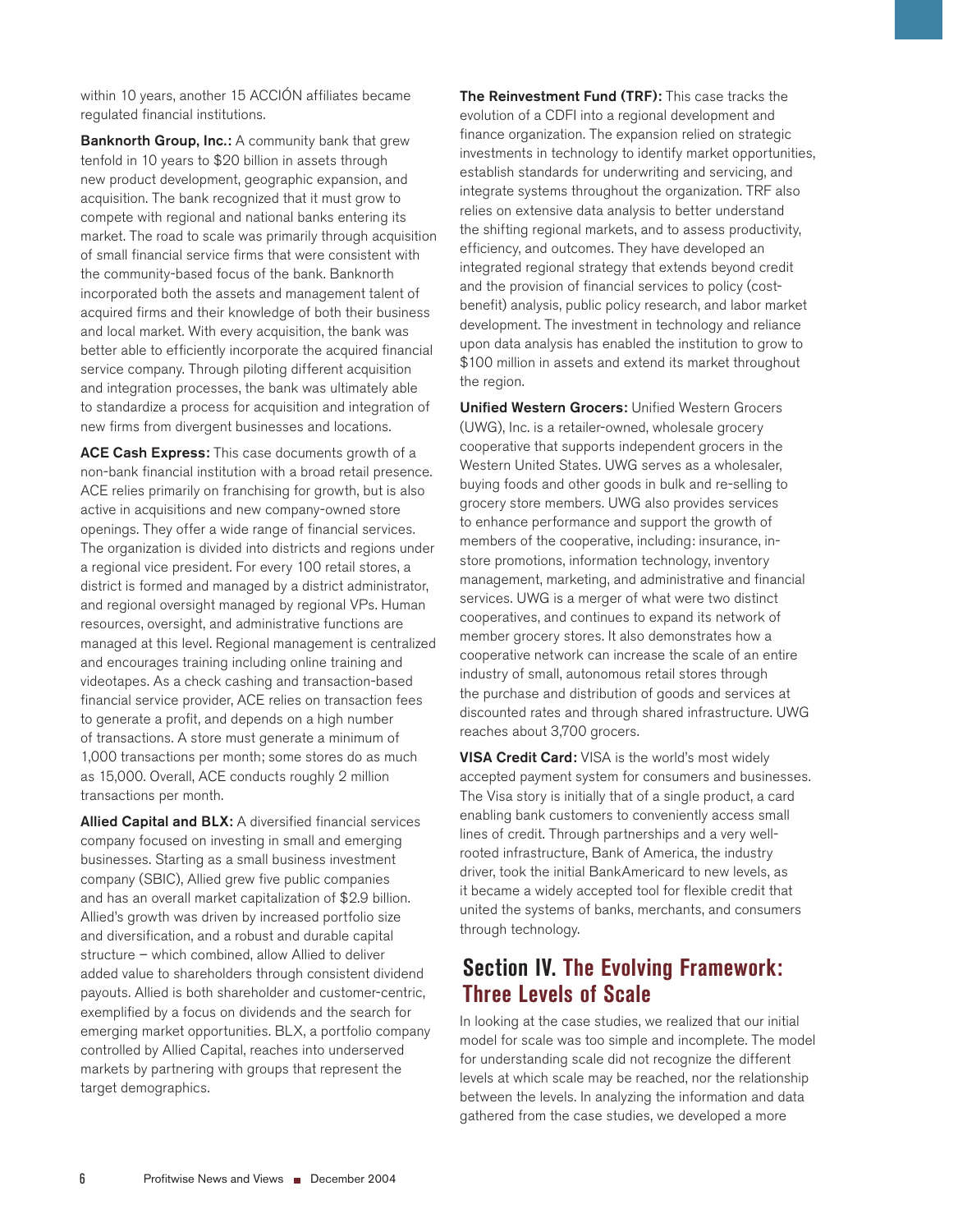evolved framework to study scale at three levels:

- **Product**
- **Organization**
- **Industry**

To best understand lessons on reaching scale, research is needed to focus on the specifics at each level. In addition, achieving scale at one level contributes to successful scaling at the next level. The cases reflected learnings in one or more of these areas. The following attempts to capture the insights on these three levels and demonstrate how studying select cases further refined each level. Some cases may provide lessons for scale at multiple levels and therefore may appear in discussions at more than one stage.

## **A. The Product Level**

#### 1. The Model

The following model describes the typical process for the creation and development of a product. The process of taking a product to scale has three basic stages research, development, and roll-out—each of which involves multiple attempts to develop, test, and improve the product in a process that is not linear, as suggested in the original model.

As Diagram 2 illustrates, the research phase incorporates not only idea generation, but also preliminary market research, identification of strategic partners, and feasibility of the product. An initial piloting of the prototype in a few sites, concludes with an evaluation of user acceptance and an assessment of future market potential.

Products that make it through this stage go on to development, which involves refinement and early elements of standardization. The development stage is a much more expensive phase. The organization begins to think about infrastructure that will be required to deliver the product efficiently and profitably. The refined product is rolled out to more sites, and then further refined. This phase of development is an iterative process that culminates with an evaluation of whether the product and its delivery system has capacity and integrity across sites and potential for profitability. At this juncture, the company can decide whether or not to move ahead with the product.

The products that make it through the research and development phase move on to full roll-out. The roll-

## **Diagram 2: Scale Model at the Product Level**



out stage is the most expensive of the three phases as it requires a new or greatly expanded infrastructure to deliver the product to many more sites – potentially thousands. As the product becomes available to a larger share of the market, the company evaluates its profitability and competitive positioning. As a gauge of success, private sector corporations will have set a key strategic target such as a minimum return on investment (ROI), or market share. The example following the model is drawn from the cases and illustrates the model in action.

#### 2. Illustration of the Model

**7-Eleven** offers an excellent example of how a company researches, pilots, tests, and redesigns new products prior to large-scale roll-out. The company, known for its focus on convenience, operates each store with limited space, thus each product line must prove its value in competing for space. It was the first retailer to offer automatic teller machines. When 7-Eleven decided to upgrade to the V-Com product, a technology-powered kiosk offering multiple financial products, the organization undertook an extended process of research, pilots, and redesign.

During the research phase, 7-Eleven identified financial and technological partners who could supply the infrastructure while 7-Eleven offered the locations, existing customer base, and brand recognition. Partner companies included: Western Union for money transmission, Certegy for check cashing, Cyphermint for e-commerce, Verizon for telecommunications and phone cards, and American Express for the ATMs. Partners provided support for testing, development, and roll-out, while also selling their competencies to build the V-Com infrastructure.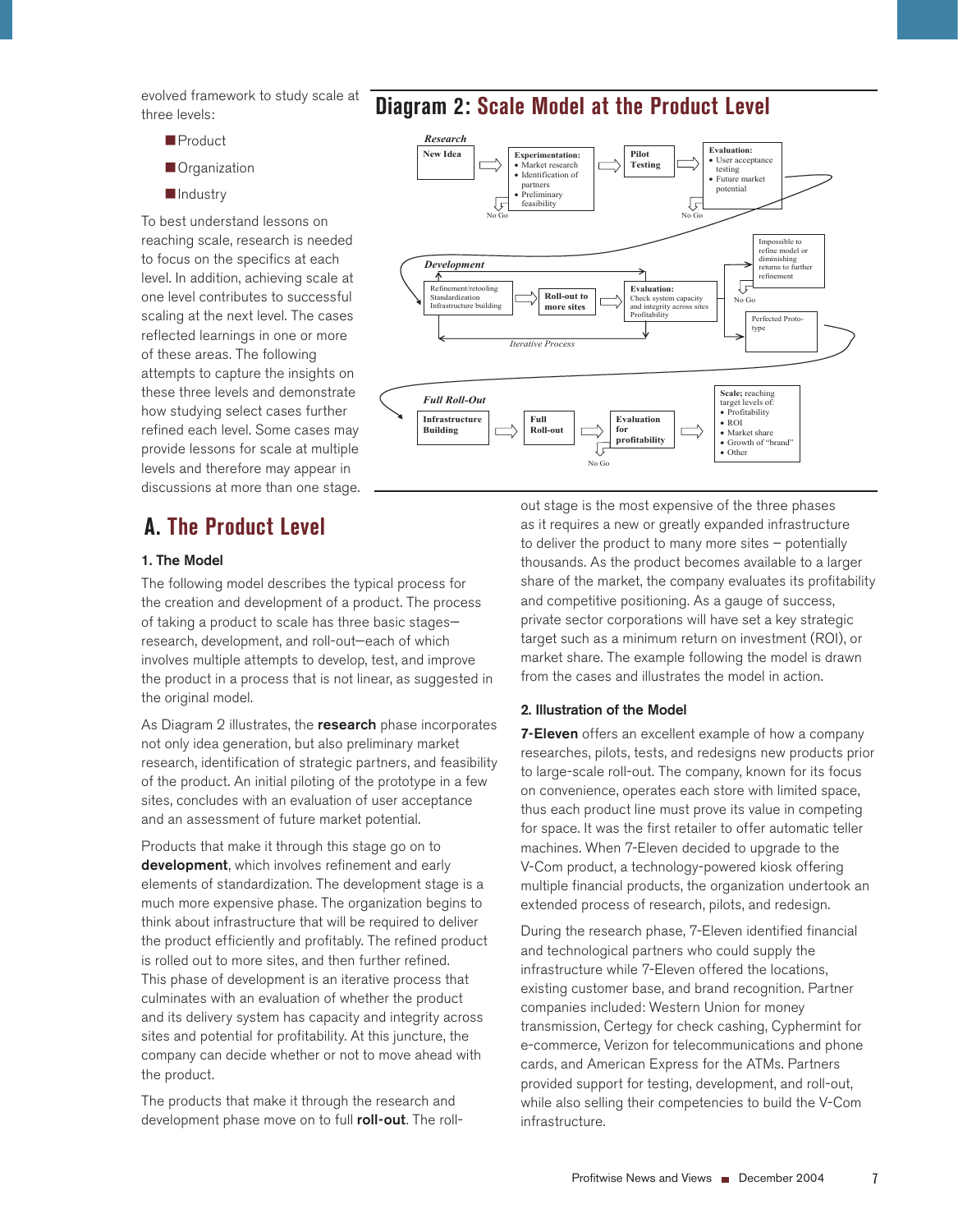#### **Product Model Key Findings:**

- Going to scale is not a linear but an iterative process comprised of idea development/ standardization/infrastructure building/testing and evaluation at every stage.
- **The process of achieving scale is almost** always far longer and more costly than initially envisioned.
- Many developing products will be rejected along the way, or substantially retooled from the original.
- ■A full roll-out cannot be staged until there is a perfected prototype – something rarely achieved in the CD world.
- $\blacksquare$  Implicit in the model is strong product demand (i.e., broad acceptance or desire for a product), if scale is the ultimate goal.

From 2000 to 2001, they tested the model in select locations (nearly 100 locations primarily in Texas and Florida) to determine if V-Com would generate revenue for 7-Eleven beyond the market testing and development costs. The pilot test indicated to 7-Eleven and the partners that V-Com would be profitable with custom improvements to the prototype. For example, the target demographic required new check approval criteria and ergonomic changes to the kiosk. The pilot also proved that a lower-cost, technology-intensive delivery system worked. The research took approximately two years and laid the groundwork for the development phase. During development, V-Com was further retooled to accommodate increases in volume and additional product offerings, and 7-Eleven conducted a small-scale roll-out to further test the economics of the model. At the time of the case study, 7-Eleven and its partners were planning expansion from 350 sites to 3,500 locations.

Estimated costs during the initial stages of research and development totaled \$20 million. Once fully rolled-out, 7- Eleven estimates total development costs at \$200 million, with an additional \$430 million needed to secure financial services such as check cashing and money orders. In this instance, as with other potential financial service or product innovations, the capital needed is substantial and indispensable.

## **B. The Organizational Level**

#### 1. The Model

Growing a business model to scale is more complex than taking a product to scale, in part because of multiple product lines. Also, organizations face varying environments and challenges in their development and do not all grow in the same way. Refer to the diagrams and case studies at the Aspen Institute Web site (www. aspeninstitute.org/scalecasestudies) for an example of how one particular organization grew to scale. The process for taking a business to scale generally has three major stages: start-up, expansion, and maturit**y**. As in the product model for scale, these stages also reflect an iterative set of activities to reach scale.

As Diagram 3 illustrates, the model begins with the entrepreneurial start-up of a company. The entrepreneur may not have a formal business plan, but rather a vision or idea about a product or set of products for which there is some quantifiable market demand and that s/he can deliver on a competitive basis.

The initial stages may focus on a single product or a mix of products and services that complement each other and reinforce organizational focus and direction. Over the course of time, the company collects data through customer feedback and market research. The organization may experiment with different aspects of product delivery, packaging, or marketing tactics. At some point, a company reaches a stage where it can more predictably achieve annual increases in the level of sales and profitability. The company then enters the growth and expansion phase.

Inevitably changes in the economy or the company's operating environment produce shocks, which may force the company to reinvent or reposition itself. During the process of reinvention, the company may retool existing products, develop new products for its existing customers, exit certain products, tap new customers for its existing products, and/or enter a larger geographic service area.

Each stage of growth is generally accompanied by a new phase of capital raising and investment in infrastructure to support the efficient delivery of quality product at increased volumes. The supply of capital the company can access for continued growth and investment is critical and can be raised through a range of debt and/or equity instruments (e.g., issuance of stock, bank financing).

In some instances, growth was limited by the legal structure of the organization and several organizations changed their formal legal structure or added other legal entities in order to facilitate expansion, future growth, and/or access to capital.

Eventually, a **mature** company will reach one of several points in its growth: a position of optimal size and scale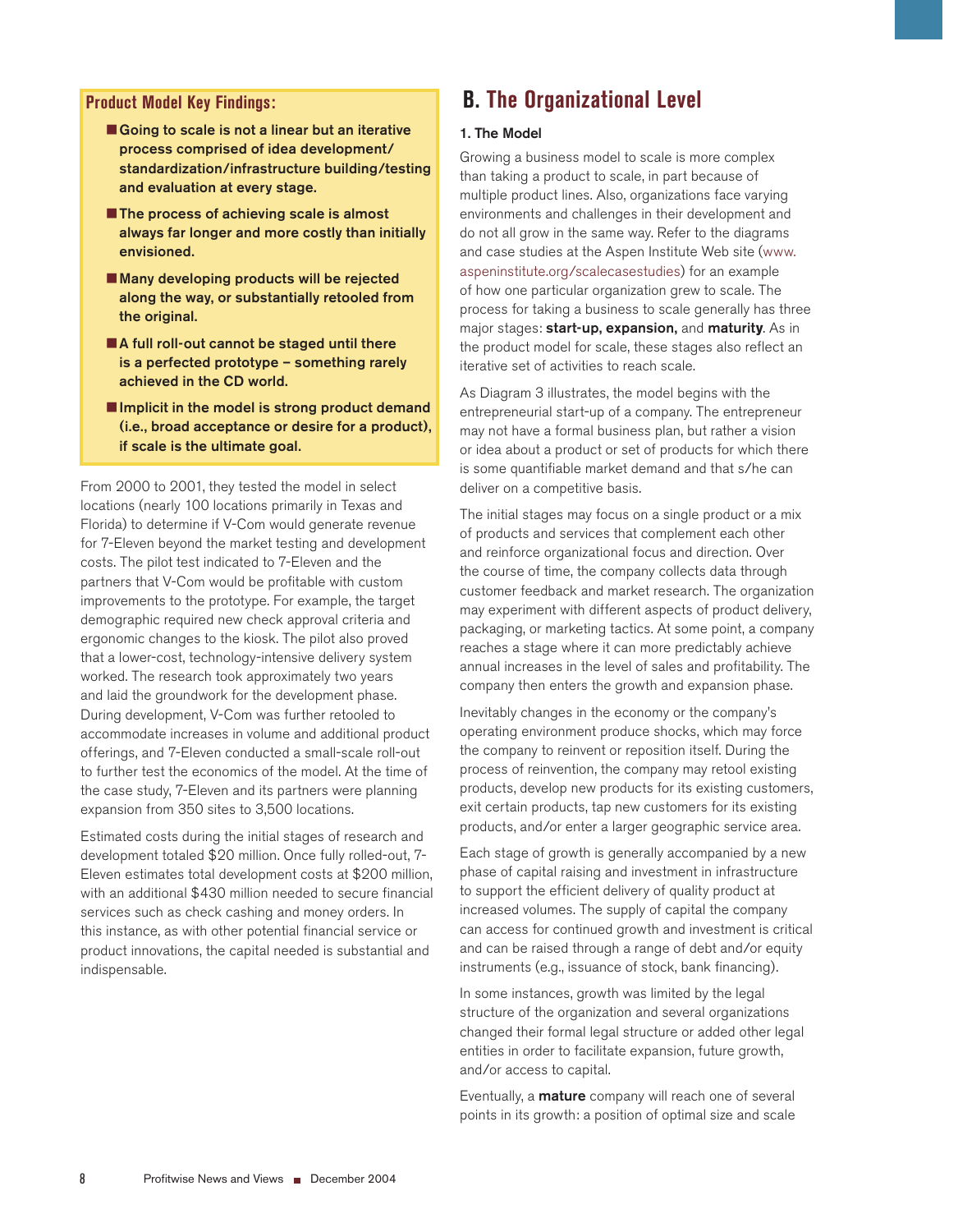

## **Diagram 3: Possible Pathways to Scale at the Organizational Level**

\* Growth and Expansion (reinvention, expansion, and evaluation) may occur along multiple product lines, in growing or expanding markets or with greater penetration of a single product within the existing market.

of operations; a point where it will merge or consolidate its operations with another corporation; or a stage where it outsources a significant portion of its operations or restructures its own operations. In some instances, a company may cease operating independently, due to a bankruptcy, a sale of assets, or simply a decision to go out of business—depending on its ability to adapt or reinvent itself following environmental shocks.

### 2. Illustration of the Model

ACCIÓN International was originally founded in 1961 as a volunteer organization focusing on physical infrastructure development, training, and nutrition programs, and the construction of community centers.

### **Organizational Model Key Findings:**

- **Organizational scale cannot be achieved** without one or more products/services that go to scale.
- Scale cannot occur without sufficient geographic or program scope for an organization to expand.
- Scale cannot be achieved without sustainability.
- Key investments in infrastructure can catapult an organization to a new level of activity and impact.
- **Organizations may need new structures and** partners as they grow.
- Reaching scale can take a long time, a period possibly better measured in decades than in years.

Despite considerable growth and expansion from Venezuela to Brazil, Peru, and Columbia, within ten years the organization experienced a series of shocks, which forced it to reassess first its mission and core business activity, and then its delivery systems.

 In 1973, the organization dramatically reinvented itself to offer financial products to small enterprises. They tested these products and services over a four-year period before expansion through new affiliates and the addition of new partners. By 1977, ACCIÓN had made 885 loans and created more than 1,400 jobs. The products, services, and infrastructure expanded along with the network of new loan products, technology and technical assistance, and financial assistance to network members.

One key to this impressive expansion was the creation of the Latin American Bridge Fund in 1987, which provided loan guarantees to banks that agreed to lend to the microcredit institutions within the ACCIÓN Latin America network. In the six years following the creation of the Bridge Fund, lending volume throughout the network went up 20 times. In 1992 BancoSol, the first commercial bank devoted solely to microenterprise, was founded and was followed within 10 years by the addition of 15 ACCIÓN affiliates that are regulated financial institutions.

As of 2003, ACCIÓN's partner programs operated in 13 countries in Latin America and the Caribbean, in five countries in sub-Saharan Africa, and in more than 30 U.S. cities and towns. ACCIÓN, in its early years, exemplified the entrepreneurial phase of the model from start-up to experimentation and evaluation. Since 1973, their growth pattern has been a series of reinventions and expansions. Key components have been strategies to increase capital, implement a degree of standardization throughout the network with regard to policies, procedures, and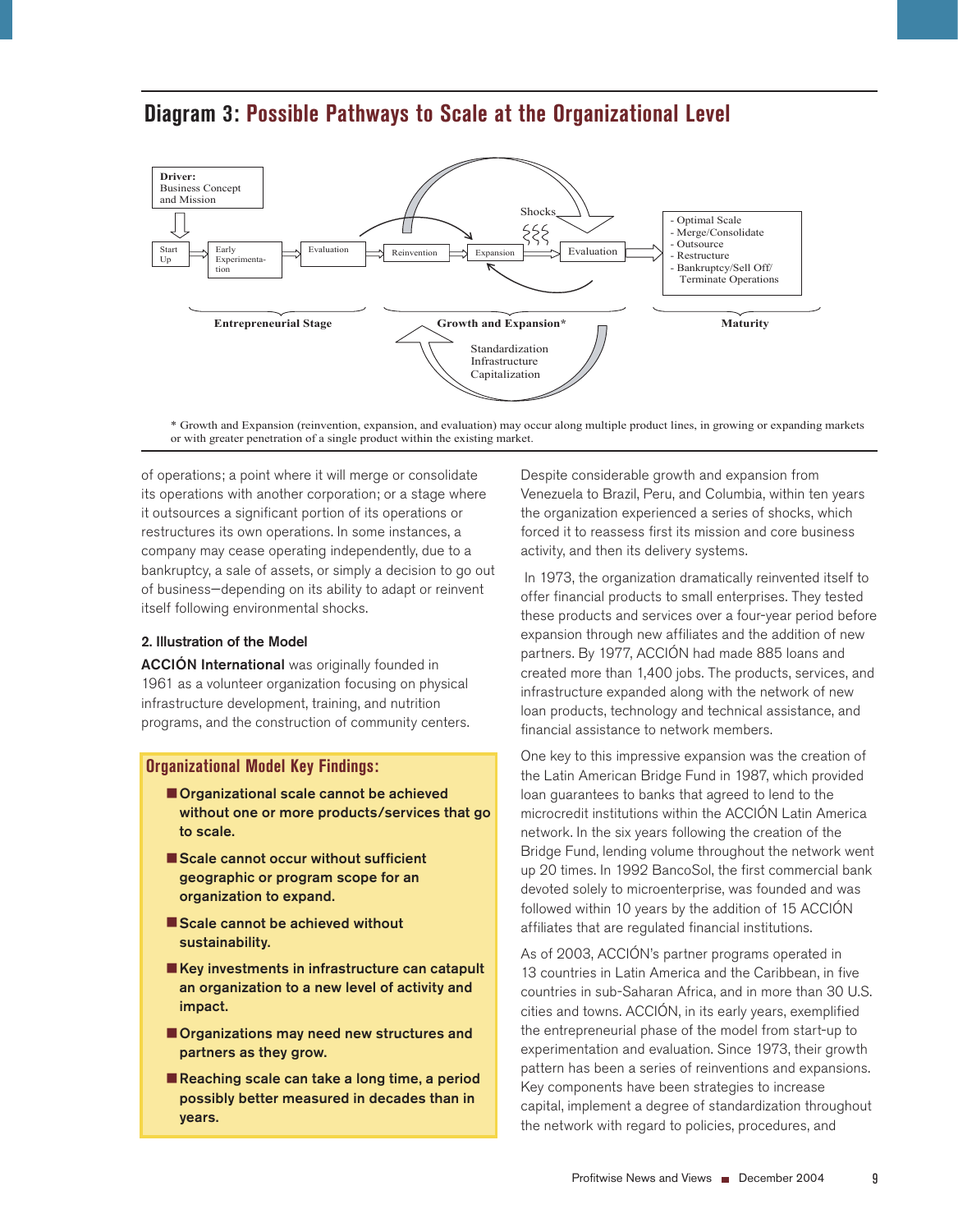underwriting, and build an organizational infrastructure that supports expansion.

**Banknorth** presented an interesting case of an organization in the growth and expansion phase. Broader geographic reach was the initial driver of the bank's determination to grow, but its expansion was also in reaction to national banks entering the market.

Banknorth followed a dual strategy for growth and expansion acquiring small financial firms and developing new products. With every acquisition, the bank developed a more standardized process for integrating not only acquired assets, but also management and new product lines. Banknorth acquired the largest insurance agency in Maine, as an example, but relies upon local knowledge and expertise to run the business.

Eventually, the bank integrated all of its acquired entities under a single charter. As the model suggests, capital is essential to growth to scale. Banknorth's capital came from internal earnings and issuance of stock. The bank used its stock to acquire other financial services companies. The capital base grew from \$50 million to \$1.7 billion. With standardization, capital, and ongoing infrastructure development to support the expansion, Banknorth has grown to over \$20 billion in assets.

# **C. The Industry Level**

### 1. The Model

While organizational capacity to plan for and pursue growth affects scale, at some point in its growth an organization must acquire outside capacity. Industry models for scale involve actions and outcomes that cannot be achieved other than through collaborative efforts.

Different industries have different structures and it is not possible to articulate a generic industry model. (The diagram and case studies at www.aspeninstitute. org/scalecasestudies describe the process in one case: the Bank of America Visa example.) Nevertheless, there is value in identifying general outlines of the model for discussion purposes. We began by looking at the relationships among different actors in an industry, their respective roles, and their relative power or influence. The value of the model lies in its illustration of the varying characteristics of an industry based on the relationship and influence of the players.

It is often the case that the most important players in an industry determine the dynamics of the industry. We did not include the critically important, but secondary role of suppliers and vendors in our discussion. Overall, we identified five regularly occurring actors in industries: customers; industry members; investors and funders; policymakers/regulators; and trade associations or other industry intermediaries. The typical activities or

services of each actor are listed next to or underneath the actor's box along the lines of relationship to another player in Diagram 4. For example, the relationship between customers and industry members includes the exchange of products and services, as well as data on purchasing patterns, whereas customers look to policymakers and regulators for consumer protections.

Using these five actors, we developed three potential industry structures that reflect the dynamics found in the cases:

- A model dominated by large corporate players
- A model populated with a significant number of small players and a limited number of large players
- One for the CDFI field, which consists of mostly small players

Industry Structure 1: In the dotted-lined box is an industry model where the dominant interaction is between the customers who drive demand for products produced and sold by corporations. There is also a temporal aspect to the model; the corporate-customer dynamic dominates the early phase of the industry's development, but as the industry grows, the investor's group may influence the structure of the industry more by the types and amounts of capital they provide. Together, these three players affect the range of products to be offered, the growth and expansion of organizational capacity to deliver product, the pricing, standards and product protocols, and the development of additional products that meet new customer needs. Within this model, trade associations play a relatively minor role, and such an industry may or may not be subject to strict regulations.

Industry Structure 2: In the thick-bordered box is an industry where the dominant interaction is between the smaller industry members attempting to deliver products and services to **customers** while competing with larger, better capitalized, and better known members of the industry. In this setting, the smaller firms look to the trade association or *industry intermediaries* for assistance in delivering products and services on a competitive basis relative to the large players in the industry. The formation of cooperative networks and other industry intermediaries can play a critical role assisting small players in meeting customer needs profitably. The investor/funder relationship varies and is direct to the corporation with large players, but is indirect and agglomerated through the industry intermediary for smaller players. Policymakers and regulators may or may not play important roles.

**Industry Structure 3:** In the dash-lined box is an industry with many small players where the dominant interactions are among the investor/funders, regulators, industry members, and industry intermediaries/trade associations. This model characterizes the CDFI industry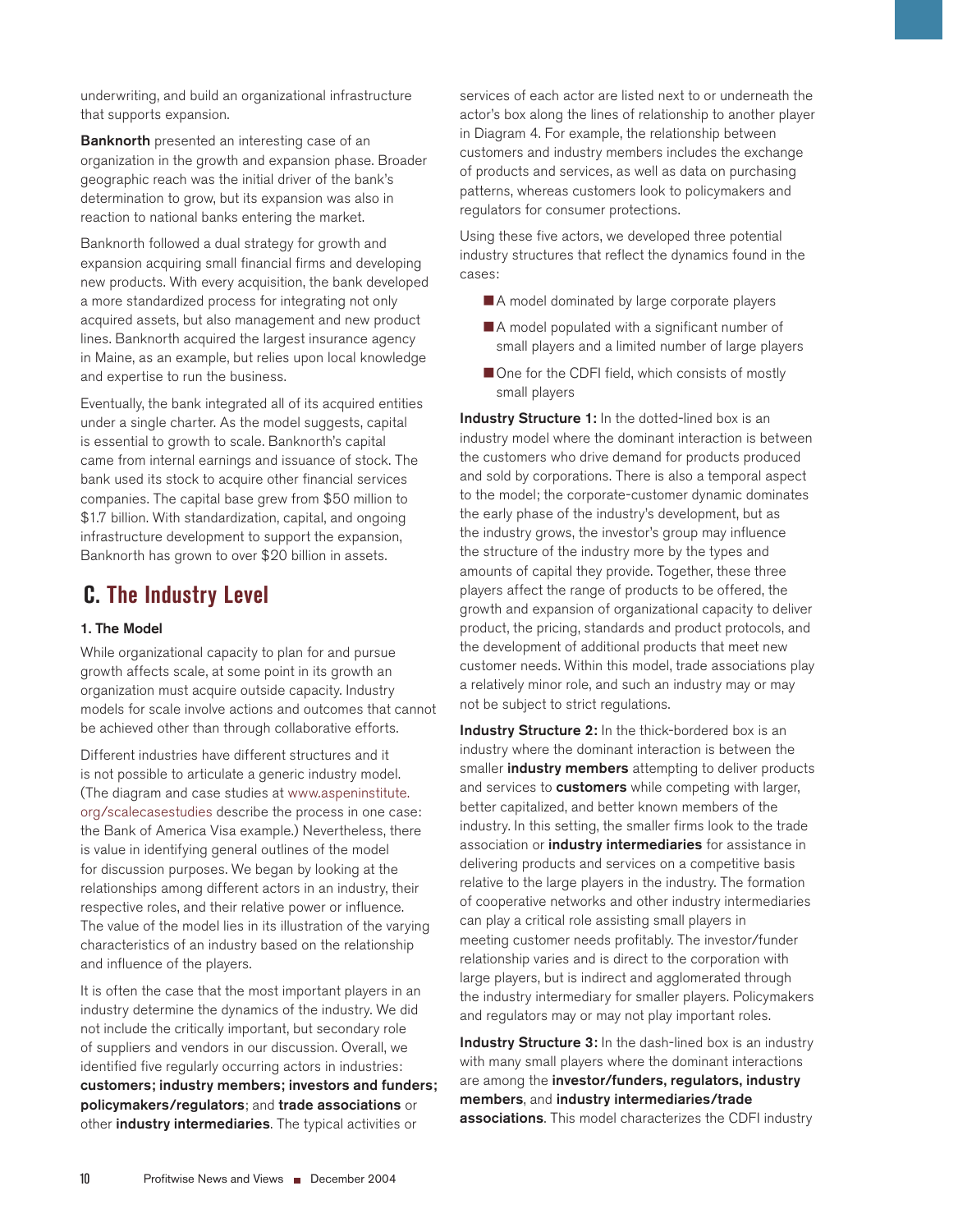where the relationship between the CDFI and its funders and regulators can drive the industry dynamics more than the relationship between the CDFI and customer, the ultimate beneficiary of its productive activities.

The most remarkable hypothesis to come out of this industry model is that there is a disconnect between members of the CDFI industry and customers when subsidy becomes an important component of successful product delivery. Rather than having a direct relationship as in the other two structures, it appears that the role of subsidy disrupts the customer interface focusing attention on investors/funders and the regulatory process. Because the target market consists of a mostly low-income population that cannot fully afford the goods and services provided, the CDFI is forced to look elsewhere to cover its operating expenses and support continued delivery of its products.

Another important dynamic emerges among growing organizations and their relationship with trade associations and other industry intermediaries, which changes over time. In the early stages of development (the entrepreneurial stage of the previous organizational scale model), small organizations are often fairly self-sufficient as they seek to meet and satisfy customer needs. It is only when they begin to pursue growth that internal systems are challenged and organizations begin to look outside for support to assist in their growth and development. For example, at very small sizes of operations, community development credit unions are fairly self-sufficient, yet their impact is limited because they don't offer a full range of products or serve a lot of people. Also, their

one hopes, a higher level of impact. And the relationship with the end customer can become closer and more direct.

A critical issue raised by this industry model is the ability of the trade associations/industry intermediaries to provide the full range of services needed by industry members as they grow.

#### 2. Illustration of the Model

**a.** The Visa case study demonstrates how Bank of America ultimately became the driver of a new industry within consumer finance, the credit card industry. In 1958, the bank piloted this product in Fresno, California, a town of 250,000, 45 percent of whom were bank customers. Obtaining merchant buy-in was essential to success, but on a small scale was relatively easy. As it expanded to additional markets, the bank needed to maintain the support of two key constituents: customers to use the cards and merchants to accept them. As the product was rolled out to more geographic areas, the bank developed partnerships through licensing arrangements with other banks, thus allowing for broader use of the card beyond the market reach of individual banks.

As the industry grew, the bank was compelled to expand the key constituencies from customers and merchants to include licensees. After less than a decade, the card had wide distribution, but was increasingly encountering obstacles. In addition to the challenges of operating without formal operating guidelines or means of sharing information between partner banks, there were technical problems such as, inter-bank clearance procedures – the

interaction with the trade association and other intermediaries may be limited, possibly only to attendance at annual conferences.

Once they decide to grow, however, the relationship with the industry intermediary expands and often includes discussion of issues such as capitalization, organizational structure, strategy, and other fundamental aspects. At some point, organizations reach a size where they have the relationships necessary to support continued growth, with,

## **Diagram 4: Industry Model**

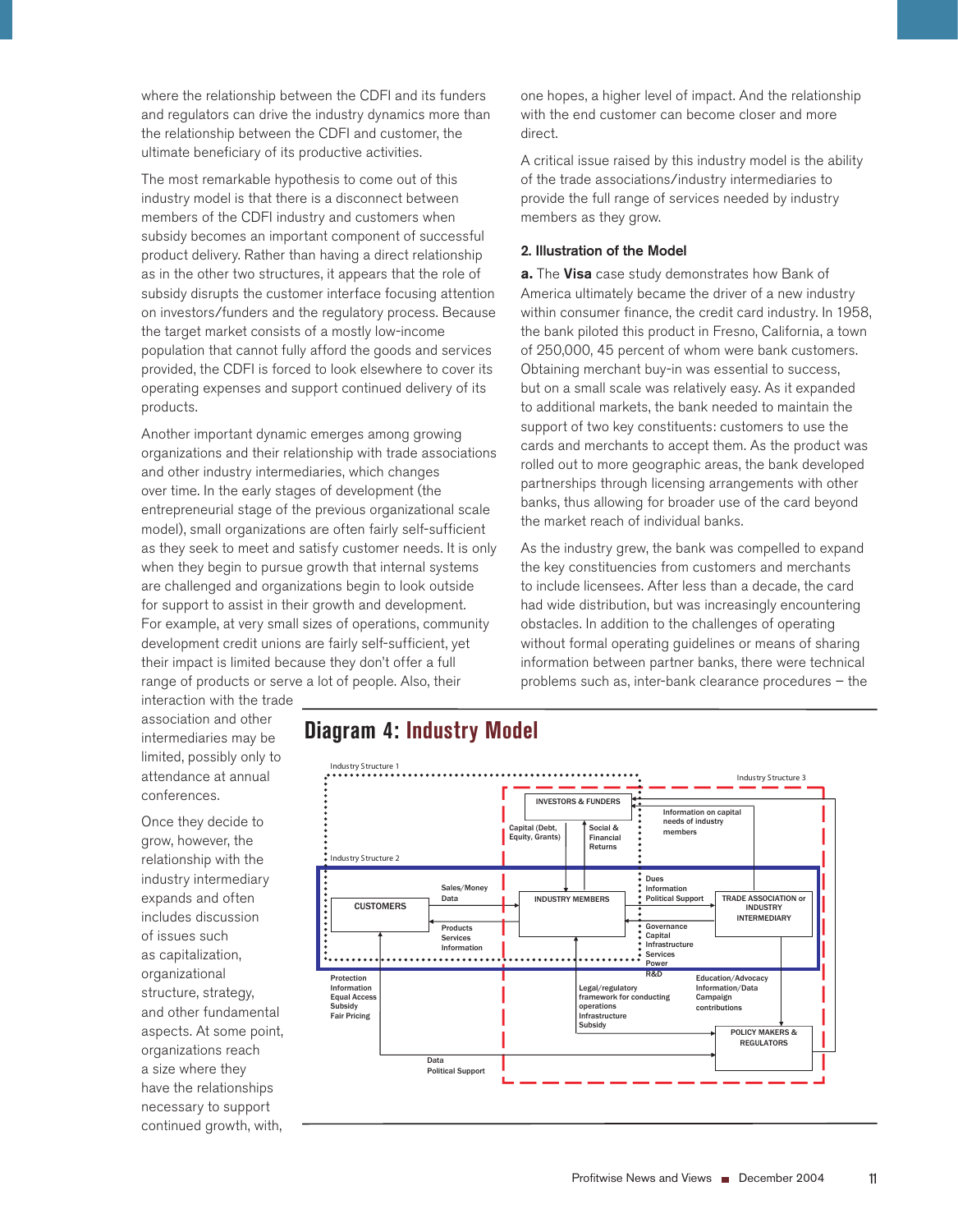means by which a bank in Ohio could handle the card purchase of someone visiting from California.

To expand the market for the product and reach scale, a member-owned company was formed that licensed access to the system and the Visa name to participating banks across the country. Bank of America was responsible for much of the industry's initial infrastructure and the widespread roll-out of credit cards. With the creation of Visa, the constituency base included not only the customers and merchants, but the member banks and investors in the company.

**b.** Unified Western Grocers (UWG) resulted from the merger of two West Coast cooperatives and now serves independent grocers throughout the western United States. UWG is an example of how thousands of smallscale institutions can pool resources and compete with larger companies.

In this industry structure, a trade association or intermediary helps smaller members compete with industry leaders. The solid box in Diagram 4 reflects this relationship between customer, small-scale industry member and trade association/intermediary. UWG provides governance, capital, services (including R&D), and infrastructure to industry members. Since many small industry members have problems accessing capital markets, an industry intermediary such as UWG can act as a bridge. UWG also assisted industry members in dealing with a radically changing customer base.

## **D. Conclusions about the Three Models for Achieving Scale**

Despite the complexity inherent in each model for achieving scale, it is important to focus on the bigger picture—the relationship between each scale model. The research suggests that successfully achieving scale at the product level is a necessary precondition to the possibility of achieving it at the organizational level. Also, there must be a robust set of organizations actively delivering similar products and services prior to successful scale up at the industry level.

Across the case studies, several themes emerged that represented clues to successful scale up. A number of regularly repeated "key success factors" helped organizations get to scale:

- **1.** Projected profitability of new products was a primary driver of product development; the ability to produce a diversified yet complementary set of products was critical to achieving scale.
- **2.** Demand for services or a clear market gap also represented primary drivers in determining which products and services to scale up.
- **3.** Geographic expansion was central to generating sufficient volume of transactions to reach scale.
- **4.** Significant investments in infrastructure were crucial to successful growth. Investments often increased integration of operations and facilitated product development.
- **5.** Investments in technology often led to increased efficiency and cost savings.
- **6.** Companies partnered with organizations that had specific knowledge or expertise in an area that the growing organization did not, or where the partner produced a needed component of the product or service the company wished to provide.
- At strategic points in the growth and scale process, **7.** growing companies raised significant capital, often in the tens of millions or more, to further the growth process.
- Several organizations in the study changed their **8.** legal structure to accommodate future growth.
- **9.** The regulatory or policy environment can play a central role in driving and/or facilitating expansion and growth to scale.
- **10.** Successful organizations recognized that different management skills are needed at different points in the growth process, and accessed the requisite skills through a variety of means.
- **11.** The ability to adapt to changing market conditions in a timely manner was critical for organizations to survive and grow.

The table on pages 14 and 15 links the lessons to key points found in the six case studies that provided the illustration to the models appearing above. In the diagrams and case studies at www.aspeninstitute.org/ scalecasestudies, a table with a complete set of lessons, including the remaining four cases studied can be found. In each, the left hand column offers the lessons while the names of the organizations are aligned along the top row and the information drawn from the cases displayed in the resulting grid.

## **Section V. Tactical Approaches to Achieving Scale: Lessons for CDFIs**

The challenge before the CDFI industry lies both in deepening our understanding of the three models for scale and in identifying the specific steps that need to be taken to move the industry forward. The industry must develop strategies to support growth and development at each level of the scale effort.

A valid question is: Where are the practical points of intervention that will move the industry forward? This section presents a more detailed description of the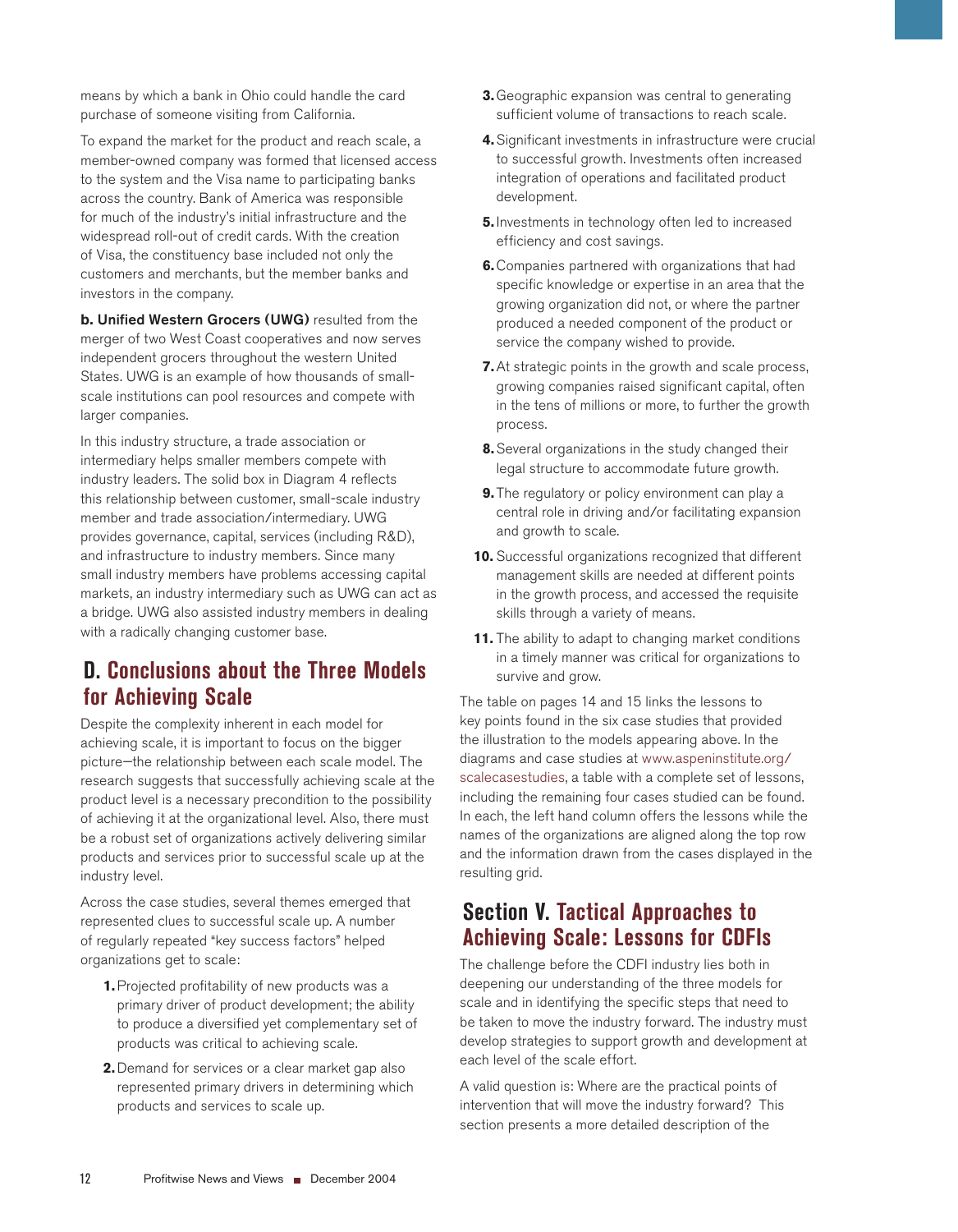lessons drawn from the cases that suggest tangible steps toward greater scale in the industry.

## **Lessons 1 and 2: Projected profitability of new products was a primary driver of product development; the ability to produce a diversified yet complementary set of products was critical to achieving scale. Demand for services or a clear market gap also represented primary drivers in determining which products and services to scale up.**

In most of the for-profit cases, product profitability, not size or scale, is the driver for implementation of new products and services. Product profitability as a driver for developing products and services generally relies more on product "pull." In successful cases of reaching scale, the company identifies and quantifies market demand for the product or service, either through extensive data collection and analysis, or familiarity with specific market segments gained through past experience in serving these segments. The anticipated demand and use of the product prompts experimentation, innovation, and pilots during which market demand can be fully tested through customer feedback loops prior to roll-out. In this instance, market research is an inseparable component to experimentation, testing, and innovation.

Product development in community development finance is often driven less by demand and more by need in the community. The approach often involves a product "push" model where CDFIs see a need for certain services in

their communities (e.g., charter schools or child care centers) and proceed to create financial products to meet

Market research beyond simple needs assessment and based on a thorough understanding of customer needs is essential for developing scalable, profitable products.

those needs. Products are delivered to low-income communities through a process designed to educate the consumer about the value of the product or service, but not designed to collect additional data for determining the characteristics of customers, or extent of the market opportunity.

Rarely do CDFIs evaluate products to the extent described by firms in the product scale model. The product development process engaged in by most CDFIs only occasionally reaches the level of complexity described in the model. CDFIs, therefore, rely upon the market knowledge of staff and board members. This approach serves some organizations well, though the narrow focus on a local target audience may limit the organization's ability to see broader market opportunities and reduce the potential of the organization to reach significant scale.

In addition, when creating the product and defining the critical product attributes, CDFIs most heavily weigh

factors that make the transaction affordable to the borrower and moderately weigh factors that lead to cost recovery. Product pricing, however, must move beyond cost recovery to include a

Not all products must be profitable, but the overall product mix must be profitable if a CDFI is to be sustainable. Product mix and profitability is under-studied in the development finance field.

healthy profit margin that ensures financial stability and the opportunity to offer the same product the following year.

Product profitability directly impacts the level of subsidy required to operate the organization on an ongoing basis. While not every product has to contribute to an organization's bottom line profitability, at least some of them must if the organization is to be sustainable. Product mix and profitability is under-studied in the development finance field, and more research is needed to help organizations develop a more sustainable product mix.

While an unprofitable product mix may be sustained through

### A principal barrier to scale may be the inefficient use of subsidy.

subsidy at a small scale, as the organization and product lines grow, so does the subsidy required.

For example, a \$2 million loan fund that requires an annual operating subsidy of \$300,000 may dependably raise this amount from its current set of funders. If the loan fund grows to ten times that size or \$20 million, the required operating subsidy will also increase. The fund may not have to raise \$3 million (ten times the original amount of subsidy) due to increased efficiencies, but having to raise even half that amount may prevent the organization from achieving its growth objectives.

Clara Miller explores the role that growth has on the capital structure of nonprofit organizations and introduces the concept of core versus subsidy businesses. Growth in the core business, even when driven by grant support,

without growth in the subsidy business, can place the overall institution at risk.<sup>3</sup> Thus CDFIs, despite successful fundraising, may be at their most

CDFIs, despite successful fundraising, may be at their most vulnerable during and immediately after high growth periods.

vulnerable during and immediately after high growth periods.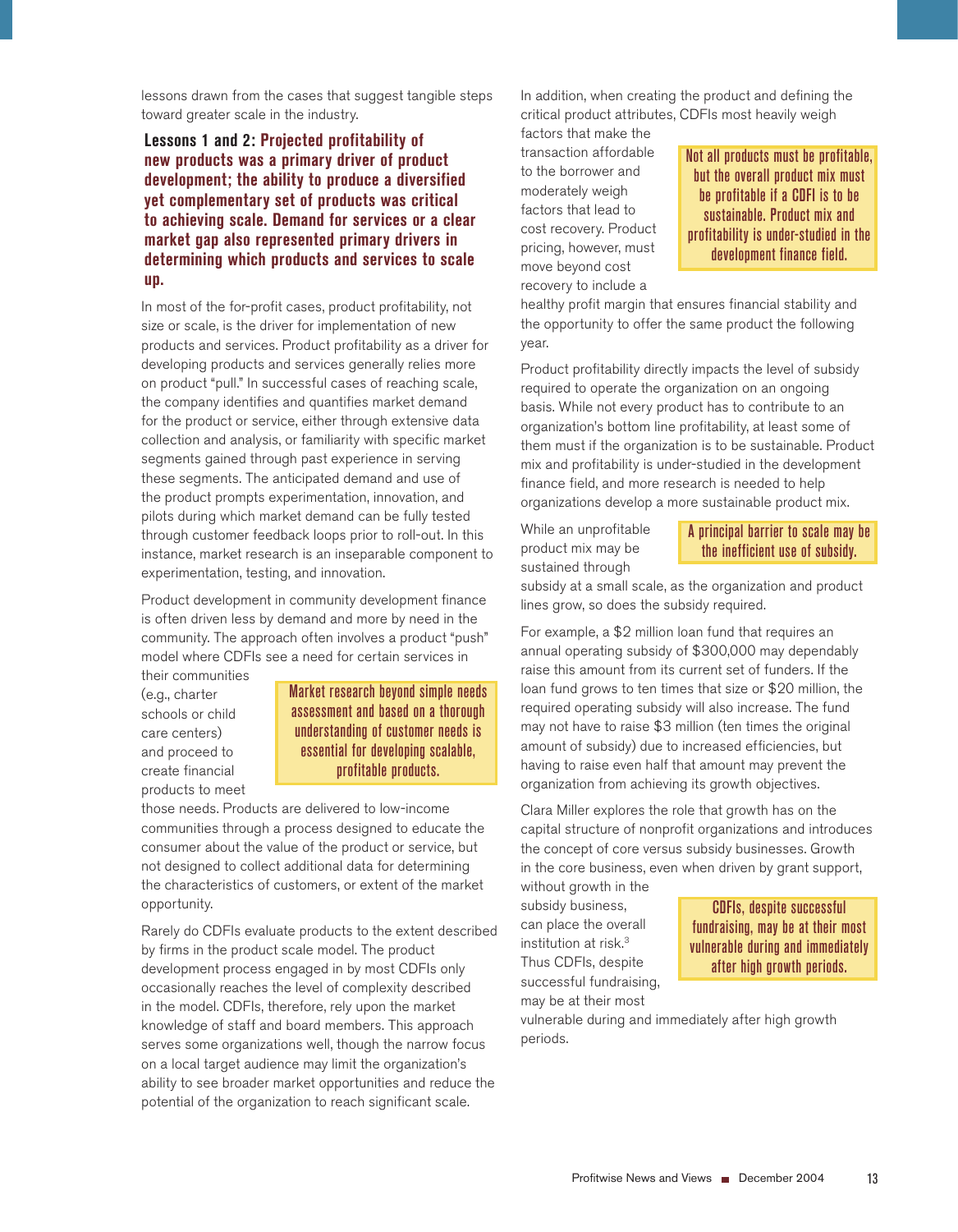# **Table 1: Lessons from the Case Studies Part 1\***

| The Reinvestment Fund  | and then higher risk venture<br>New products added based<br>estate) to business lending<br>base: asset-based lending<br>(housing, commercial real<br>on reasonableness of risk<br>grows out of experience<br>Product development<br>investing.<br>profile. | individuals and communities<br>Wealth creation and poverty<br>alleviation for low-income<br>Delaware Valley region.<br>in 12 counties of the                                                                | Delaware, and New Jersey.<br>county to 12-county region<br>geography from primary 9-<br>spanning Pennsylvania,<br>Expanded targeted                                                         | for underwriting and lending<br>loan loss reserves based on<br>processing. Written policies<br>by financial product. Tiered<br>risk profile of loan product<br>and proportion in portfolio.<br>administration and<br>Centralized loan                                                    | Information and technology<br>plan developed to upgrade<br>provide all staff access to<br>information on borrowers<br>information systems to<br>and investors.                      |
|------------------------|------------------------------------------------------------------------------------------------------------------------------------------------------------------------------------------------------------------------------------------------------------|-------------------------------------------------------------------------------------------------------------------------------------------------------------------------------------------------------------|---------------------------------------------------------------------------------------------------------------------------------------------------------------------------------------------|------------------------------------------------------------------------------------------------------------------------------------------------------------------------------------------------------------------------------------------------------------------------------------------|-------------------------------------------------------------------------------------------------------------------------------------------------------------------------------------|
| VISA                   | several bank loan and credit<br>This product consolidated<br>products into a simplified<br>cost-effective system.                                                                                                                                          | Creation of a universal credit<br>and bank authorization for<br>provide full identification<br>device: widely accepted,<br>purchases.                                                                       | acceptance of Visa card was<br>achieved through partnering<br>with banks across country.<br>critical to profitability and<br>Geographic coverage<br>success of venture.<br>Broad geographic | not be created by any one<br>Infrastructure necessary<br>resolve problems could<br>share information, and<br>to clear transactions,<br>operate the system,<br>institution.                                                                                                               | Technology was central to<br>investment in upgrades is<br>Once initial system is up<br>and running, continued<br>success of card.<br>required.                                      |
| ACCIÓN                 | products meet a real market<br>demand and are profitable.<br>ensures that new financial<br>development process<br>Detailed product                                                                                                                         | capital to grow these nascent<br>Many start small enterprises<br>few options for employment.<br>world live on \$2 a day with<br>Three billion people in the<br>to make a living, but lack<br>businesses.    | geographies to meet demand<br>Created new affiliates and<br>partnerships in different<br>for services.                                                                                      | capital (both loan guarantees<br>Designed to support affiliate<br>positions in 20 countries to<br>Created "resident advisor"<br>deliver more in-depth TA<br>MFI operations & raise<br>& equity investment).                                                                              | PortaCredit <sup>™</sup> software for<br>use of handhelds by loan<br>Adapting credit scoring<br>tools & data mining to<br>officers in the field.<br>Created ACCIÓN<br>microfinance. |
| Allied Capital and BLX | where margins are shrinking.<br>management primary goals.<br>product profitability and risk<br>only where significant profit<br>Enter new lines of business<br>Growth secondary goal,<br>potential exists and exit                                         | financing what other financial<br>Offer broad range of financial<br>conditions and opportunities.<br>Value added business in<br>(push) based on market<br>products, but emphasis<br>institutions would not. | then expanded nationally in<br>initially on the East Coast,<br>Bulk of Allied's lending<br>the mid 1970s.                                                                                   | Investments in infrastructure<br>corporate credit committee,<br>growth critical to long term<br>with credit policies carried<br>particular points of rapid<br>and system upgrades at<br>out at operating division<br>Consistent underwriting<br>maintained through<br>success.<br>level. | See above.                                                                                                                                                                          |
| Banknorth Group, Inc.  | Profitability was driving force<br>factor contributing to growth.<br>in new product introductions.<br>Gained management talent<br>Product diversification and<br>enhancement was primary<br>through acquisitions.                                          | compete head-on with larger<br>Better serve customers;<br>regional banks.                                                                                                                                   | reach was primary factor<br>contributing to growth.<br>Broader geographic                                                                                                                   | independent organizations<br>businesses and reconcile<br>Had to integrate acquired<br>systems across formerly<br>transaction processing,<br>Integrate management,<br>personnel, and lending<br>Improved with each<br>acquisition<br>cultures                                             | See above.                                                                                                                                                                          |
| 7-Eleven, Inc.         | potential within market niche.<br>New product introduction<br>based on profitability                                                                                                                                                                       | check<br>unbanked. Location is key.<br>cashing for banked and<br>Significant demand for                                                                                                                     | product into stores with high<br>Staged introduction of new<br>volumes of money order<br><b>business</b>                                                                                    | Purchased from technology<br>partners, not developed<br>Critical to success<br>internally                                                                                                                                                                                                | savings, and convenience for<br>Investment in technology<br>leads to efficiency, cost<br>customer.                                                                                  |
| Lesson or Theme        | 1. Product Development<br>and/or Acquisitions                                                                                                                                                                                                              | 2. Demand/Market<br>Opportunity                                                                                                                                                                             | 3. Geography                                                                                                                                                                                | 4. Infrastructure                                                                                                                                                                                                                                                                        | 5. Technology                                                                                                                                                                       |
| 14                     | *For lessons from remaining case studies go to www.aspeninstitute.org.<br>Profitwise News and Views ■ December 2004                                                                                                                                        |                                                                                                                                                                                                             |                                                                                                                                                                                             |                                                                                                                                                                                                                                                                                          |                                                                                                                                                                                     |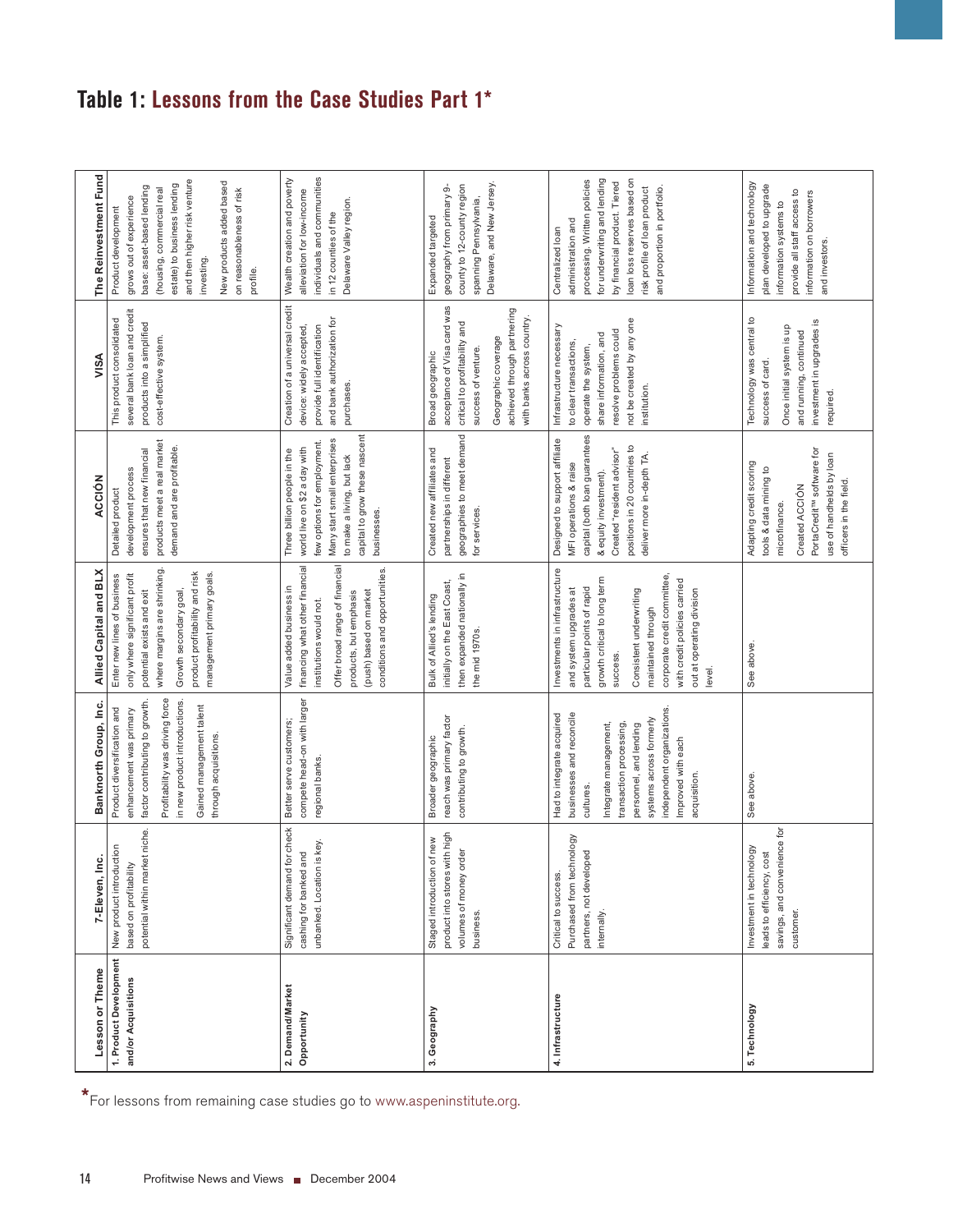| 6. Partnership                         | enhance business success;<br>e.g., financial technology<br>Strategically selected to<br>partners. Avoid vertical<br>integration. | importance was acquired.<br>Any partner of strategic                                                                                                                                           | controlled by Allied Capital<br>markets by partnering with<br>reaches into underserved<br>BLX, a portfolio company<br>groups representing the<br>target constituency.                                                                        | Partner with individuals and<br>through Bridge Fund, which<br>TA at an affordable price to<br>leverage bank resources<br>organizations to provide<br>Partner with local banks<br>provides a guaranty to<br>entrepreneurs.                                                                  | All banks in system                                                                                                                                     | organizes market for lending<br>Bank partnership through<br>positions TRF as industry<br>leverages resources and<br>for affordable housing;<br>"Collaborative" that<br>leader.                                                                                                              |
|----------------------------------------|----------------------------------------------------------------------------------------------------------------------------------|------------------------------------------------------------------------------------------------------------------------------------------------------------------------------------------------|----------------------------------------------------------------------------------------------------------------------------------------------------------------------------------------------------------------------------------------------|--------------------------------------------------------------------------------------------------------------------------------------------------------------------------------------------------------------------------------------------------------------------------------------------|---------------------------------------------------------------------------------------------------------------------------------------------------------|---------------------------------------------------------------------------------------------------------------------------------------------------------------------------------------------------------------------------------------------------------------------------------------------|
| 7. Capital Sources and<br>Requirements | at each stage of produc<br>Increased significantly<br>development.                                                               | stock, use of existing stock<br>Earnings, issuance of new<br>for acquisition.                                                                                                                  | markets (100 million shares<br>innovative, structures (e.g.<br>outstanding on NYSE).<br>REITs) to raise money.<br>Capital raised through<br>Utilize different, often<br>frequent offerings to<br>mainstream capital                          | profitability must be pursued<br>alongside growth otherwise,<br>Financial sustainability and<br>lenders are self-sustaining<br>the larger the organization<br>Self-sufficiency is difficult.<br>No more than 1% of the<br>estimated 7,000 micro-<br>grows, the greater the<br>funding gap. | later stages of development.<br>Earnings, initially BofA and<br>then by member banks at                                                                 | capital for the organization<br>well as improved operating<br>Looked at outside sources<br>(especially individuals) as<br>develop approaches to<br>Created task force to<br>increasing access to<br>revenues.                                                                               |
| 8. Organizational<br>Structure         | Not raised in case study                                                                                                         | structure from limited savings<br>entities under a single bank<br>bank to commercial bank<br>charter to accommodate<br>Integrated all acquired<br>Shifted organizational<br>charter<br>growth. | Restructured company from<br>Non-bank structure of BLX<br>growth and satisfy investor<br>has helped attract minority<br>uncomfortable with banks.<br>five affiliated to a single<br>corporation to facilitate<br>customers who were<br>base. | PRODEM from a nonprofit to<br>Sol, to access larger pool of<br>a commercial bank, Banco<br>ACCIÓN changed the<br>structure of affiliate<br>capital.                                                                                                                                        | operating on a not-for-profit<br>Created a new institutional<br>member-owned company<br>structure: non-stock,<br>basis.                                 | into syndicated credit facility<br>corporation to raise venture<br>Restructured Collaborative<br>needs; e.g., limited liability<br>to lower its cost of capital.<br>capital funds for business<br>on its role and financing<br>Created organizational<br>subsidiary depending<br>investing. |
| 9. Regulation/Public<br>Policy         | Not raised in case study                                                                                                         | Able to make acquisitions<br>services (e.g., insurance)<br>and enter new lines of<br>because of bank<br>deregulation.                                                                          | company structure provided<br>Its business development<br>a tax incentive.                                                                                                                                                                   | Not raised in case study                                                                                                                                                                                                                                                                   | banks in other states in order<br>Banking laws limited lending<br>forced BofA to partner with<br>activity to one state. This<br>to expand their market. | Existence of the CDFI Fund<br>helped TRF grow through<br>capitalization.                                                                                                                                                                                                                    |
| 10. Management                         | expertise addressed through<br>Gaps in management<br>partnerships above.                                                         | added through acquisitions.<br>Management expertise                                                                                                                                            | people to add management<br>Selectively brought in new<br>and other skills as needed.                                                                                                                                                        | Success of MFI partners<br>heavily relies on local<br>management.                                                                                                                                                                                                                          | Specialized payment system<br>required hiring of managers<br>knowledgeable about all<br>aspects of the system.                                          | Recruited needed expertise<br>Key issue was freeing CEO<br>of day-to-day management<br>tasks so he could focus on<br>corporate growth strategy.<br>at board and staff level.                                                                                                                |
| 11. Adaptive Ability                   | store<br>concept to include financial<br>Expanded convenience<br>services in response to<br>customer demand.                     | Flexibility, vision, adaptive<br>management.                                                                                                                                                   | Regularly changes product<br>mix in response to market<br>conditions.                                                                                                                                                                        | using business-like approach<br>focus, but embraces ongoing<br>structure and product mix<br>Maintains mission-driven<br>change in organizational<br>for social objectives.                                                                                                                 | quickly dropping unprofitable<br>merchants and delinquent<br>Moved decisively to retool<br>the credit card product,<br>accounts.                        | Early identification of market<br>opportunities critical to<br>success.                                                                                                                                                                                                                     |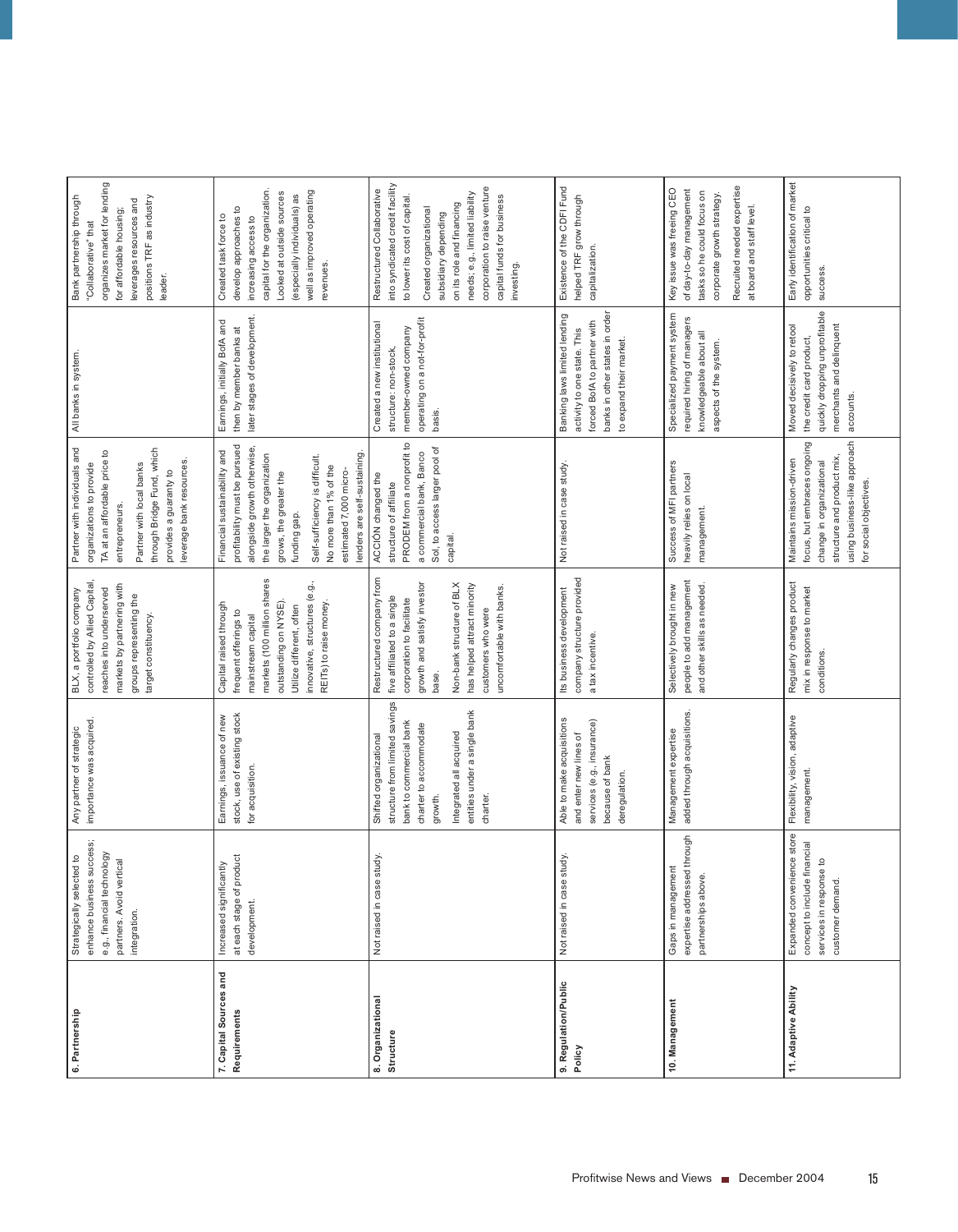## **Lesson 3: Geographic expansion was central to generating sufficient volume of transactions to**

**reach scale.** It was also the case that the scaling

up of a product involved expanding its availability to new markets or geographies as well as developing

### Scale cannot occur without sufficient geographic or programmatic scope.

complementary products or services. Geographic expansion was fundamental to the business model for both Banknorth and ACE Cash Express. In the case of Banknorth, expansion was achieved principally through acquisition, while ACE employed both acquisition and new outlet opening.

In those instances where an organization has a profitable set of products, expanding the market for the sale of those products is a critical factor in getting the organization to scale. Yet, the geographic expansion of a community development organization's service area is often at odds with its original mandate and with funder desires. The organization must resolve the conundrum of having to expand geographically to reach scale while still meeting local needs to retain funding. There has been expansion of some organizations' service areas, but few industrywide examples exist.

## **Lessons 4 & 5: Significant investments in infrastructure were crucial to successful growth. Investments often increased integration of operations and facilitated product development. Investments in technology often led to increased efficiency and cost savings.**

The business model for organizations studied required a relatively complex coordination of productive activity across several lines of business, each with

In getting to scale, products and services must become more standardized to facilitate their delivery through infrastructure.

a range of product offerings, often delivered through multiple departments. In every case study, there was a significant and well-planned series of investments in infrastructure and technology.

Infrastructure consists of the base systems and resources available to an organization that enables it to conduct business. The language of "creating" infrastructure is relatively foreign to the nonprofit world, yet the existence of infrastructure is a benchmark for the widespread implementation of an idea.

In getting to scale, products and services become less idiosyncratic and more standardized. They can no longer depend on one or two experts, but must be able to be delivered by anyone anywhere (see the ACE Cash Express case explaining their software interface). Infrastructure

and technology facilitate the delivery of multiple products to a customer, assist in cross-selling of products, maintain quality production, inform customers and employees that interact with customers or who need information to complete their part of the production process. These functions may be handled within the company, between the company and a vendor, or with multiple vendors handling discrete functions.

CDFIs are generally vertically integrated institutions with all financing functions performed in-house. It has been difficult for CDFIs to develop specialized expertise

across the many functions required in an increasingly sophisticated industry. This has limited the range of services available to low-income

An industry of small, vertically integrated institutions with limited resources cannot be expected to scale up solely through the growth of individual organizations.

communities and the growth of the CDFI field. One way to address this issue is through investment in infrastructure. Appropriate infrastructure would: 1) provide support for CDFIs across a range of financing activities and instruments (secondary market transactions, institutional rating systems, new product development, etc.); 2) develop useful technology (for portfolio management, accounting, internal systems and procedures, communications, marketing, etc.); and 3) generally broaden the range and increase the sophistication of the financial product and service mix offered by individual CDFIs.

Unfortunately, more commonly CDFIs focus on development and testing of new products and programs.

Some attribute this to funder fatigue or a funder's constant desire for innovation, but the consequences can be serious. Very little investment and energy goes into

The principal focus in the CDFI field is toward the development of new products. Scale cannot occur without significant investment in infrastructure and technology.

the thoughtful development of infrastructure for CDFI organizations. By contrast, the private sector regularly invests in infrastructure because the rate of return from increased efficiency and sales volume translates into increased profits.

As Miller notes, "In the business sector, profits are used to fund working capital and other growth needs. During growth or start-up, businesses budget for unprofitable years, sometimes several of them, and have tools to plan

for and fund these deficits. With these planned deficits, the business is investing to build the market and infrastructure it needs to

CDFIs cannot finance infrastructure from future profits and rarely are able to obtain outside capital that supports infrastructure development.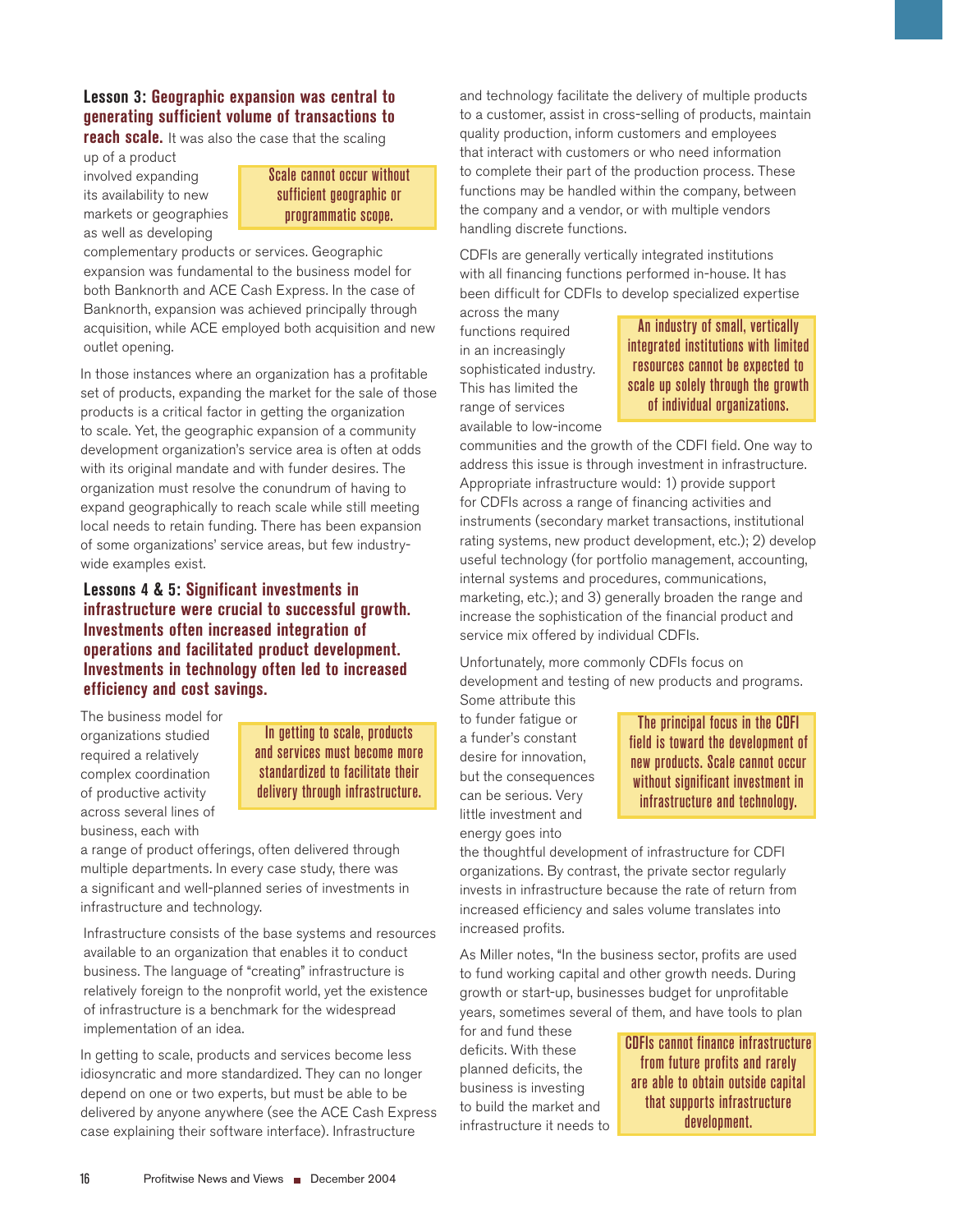succeed. Among nonprofits, profit margins are frequently thin, discouraged, or simply prohibited. Both government contracting and nonprofit culture discourage the development of operating surpluses or induce nonprofits to hide them."4

CDFIs cannot finance infrastructure from future profits and rarely are able to obtain the outside capital that truly supports infrastructure development throughout the entire operation. Although a series of grant funds can be raised for the design, development, and construction of infrastructure, the relatively limited amounts build only a certain amount of infrastructure. Even the most significant source of capital for the field in recent years, the CDFI Fund, is increasingly product-driven and concerned less with overall business strategy and more with a few measurables. The efficiency benefits produced by investments in infrastructure, however, can reduce the amount of subsidy needed per transaction extending the life of this limited resource, expanding the range of services that can be provided, and potentially increasing impact.

Technology upgrading is a typical infrastructure investment to improve operational efficiency, and reduce costs. To make meaningful strides toward shared technology platforms, the industry will have to address several questions. What is the pallet of business technologies that are available? What is needed by the development finance industry, or by different CDFIs? How willing are funders to invest the significant dollars needed to bring the industry into the 21st century?

**Lesson 6: Companies partnered with organizations that had specific knowledge or expertise in an area that the growing organization did not, or where the partner produced a needed component of the product or service the company wished to provide.**

Partnerships occurred most frequently where an organization did not have the technology or could not construct the infrastructure to

Organizational competency, capacity, and compatibility, should be the key to identifying strategic partners.

succeed in a particular line of business. Thus, the partners provided a key component enabling the organization to deliver a product or service at scale.

The challenge to identifying an appropriate partner lies in clearly understanding one's organizational strengths, weaknesses and needs. CDFIs often focus on identifying partners with similar values and commitment to social mission. While important, the central criteria should be the capacity and capability of the partner. These partners must have the required technical capacity, sufficient infrastructure, an audit process that ensures quality, a proven track record, the ability to analyze and correct

problems as they arise, and adequate capitalization and staying power.

One challenge to structuring partnerships in the field can be the relatively small size of CDFIs in contrast to a larger and more powerful partner. The impression is that small institutions may operate without the level of

The relatively small size of CDFIs can be a major challenge in partnering with larger, more powerful private sector organizations who may perceive the limitations of small organizations as a lack of sophistication, professionalism, and timeliness.

standardization, infrastructure, and even professionalism to which a large partner is accustomed. For private sector companies, the ideal CDFI partner is one with sufficient scale of operations, organizational stability and sophistication, credibility, and the capacity to implement product sales and growth at the rate needed by the partner, anticipating and/or addressing problems in stride.

## **Lesson 7: At strategic points in the growth and scale process, growing companies raised significant capital, often in the tens of millions or more, to further the growth process.**

Capital requirements for getting to scale are significant, occur at each level, and increase from the product to organization to industry levels of analysis. As the product model indicated, each critical step from research to pilot and ultimate roll-out requires progressively more investment. The ability to take a product to scale can mean a commitment to invest millions of dollars. Organizations also require additional resources for critical investments in infrastructure, which will result in greater efficiency.

In the 7-Eleven case, the capital needed to develop the V-Com increased by multiples of ten at each stage of product development. Banknorth used a combination of internal earnings, existing stock, and issuance of new stock to purchase new lines of business and expand operations.

The models point to several under-funded areas essential to the future of the CDFI industry and its potential to reach scale. Among these are:

- $\blacksquare$  Market research to understand demand for new and existing products and market trends Not only are the current amounts of
- **Patient capital** from funders that understand the

capital inadequate for scale-up, but the types of capital available can be counter-productive to growth.

R&D process – CDFIs often fear the repercussions from funders for not proceeding with proposed products, even when the R&D process legitimately –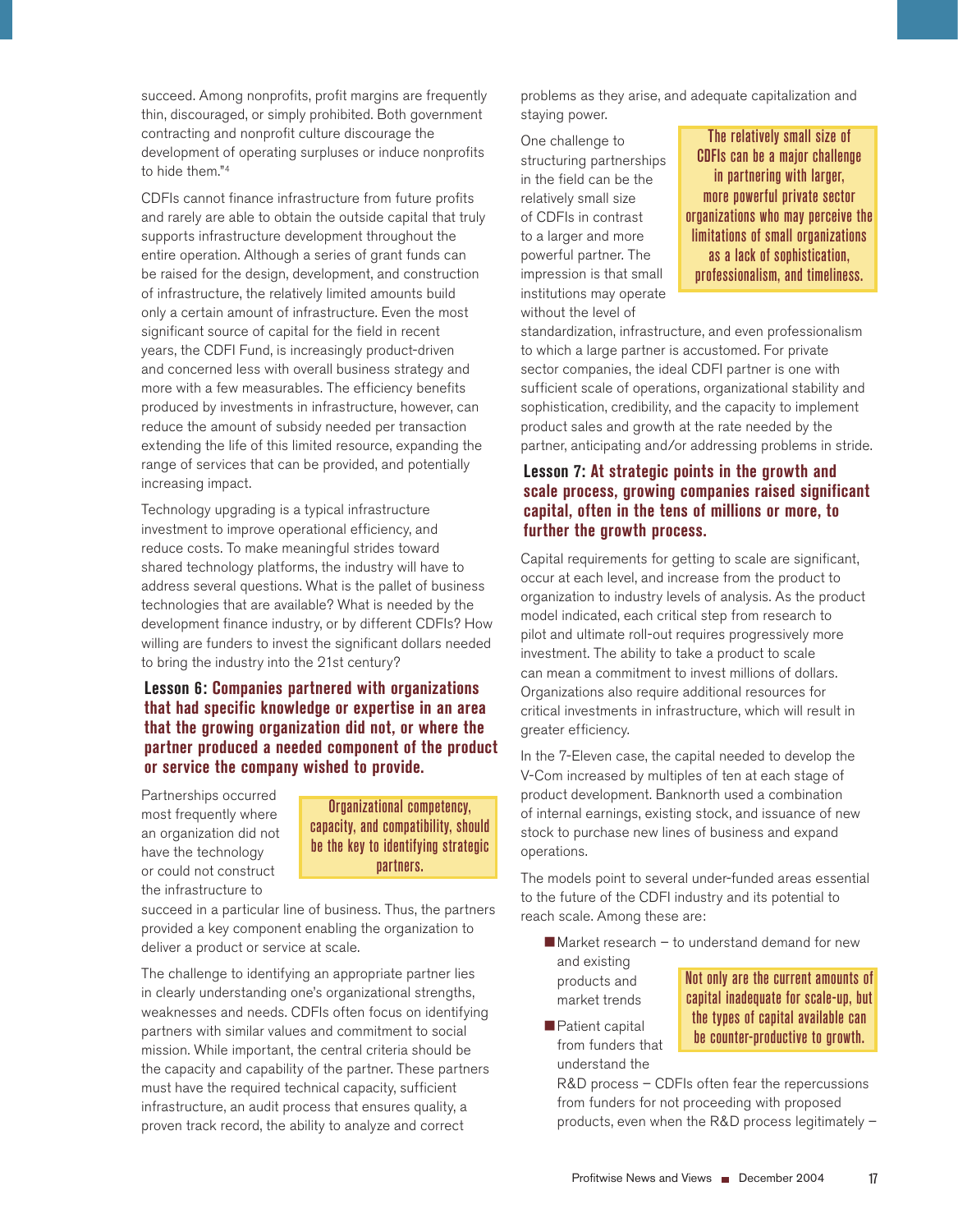and successfully – leads to a decision not to pursue a product

 Infrastructure development, both at the organizational and industry level

### **Lesson 8: Several organizations in the study changed their legal structure to accommodate future growth.**

At certain points, organizations can outgrow their initial organizational or legal structure. Several of the successful organizational scale cases reached certain points at which they changed their legal structure, established related or affiliated businesses with more flexible structures, or consolidated multiple affiliates under one structure. All of these shifts facilitated future growth and development.

Banknorth shifted its structure from a limited savings bank to a commercial bank charter to accommodate growth, and thereby integrated all acquired entities under a single bank charter.

VISA created a new institutional structure: a non-stock, memberowned company operating on a notfor-profit basis that

The constraints to growth inherent in the current legal structures under which the CDFI industry operates need to be systematically researched and explored.

extended its reach in the market by attracting a greater number of bank members.

ACCIÓN transitioned several of its affiliates from nongovernmental organizations to regulated bank holding companies. The structure allows each bank to collect deposits and fuel its microlending activity.

Allied Capital restructured from five affiliated businesses to a single corporation to consolidate its capital, satisfy its investor base, and facilitate growth.

CDFIs utilize a range of legal structures from nonprofit to for-profit. There are "best practices" around more complex structures to support growth, but the actual lessons from these experiences are limited and seemingly driven by circumstances unique to an institution. A great deal more information about how and why CDFIs might shift structures is needed.

### **Lesson 9: The regulatory or policy environment can play a central role in driving and/or facilitating expansion or growth to scale.**

Regulation and the policy environment can affect CDFIs dramatically.

Certain policy initiatives have resulted in major growth and capacity for CDFIs:

The low-income housing tax credit fueled the growth of millions of units of affordable housing by providing a consistent source of funds for development.

**The Community** Reinvestment Act (CRA) ensures that mainstream financial institutions remain engaged in low-income and underserved

Policy and regulation is a major driver in the CDFI field. Policy initiatives must focus on supporting organizations, not merely product development or delivery, to promote scale-up.

neighborhoods. Often banks convinced that they cannot serve an area or community profitably invest in CDFIs that provide capital for the financial services they cannot directly undertake.

- The founding of the CDFI Fund at the U.S. Treasury Department has provided investment of millions of dollars in CDFIs working to improve low- and moderate-income communities.
- Regulated CDFIs such as community development banks and credit unions raise billions of dollars of capital in the form of deposits, some locally, some from investors outside the community, to be reinvested in the communities they serve.

Changes in policy can be the most effective mechanism for adjusting the landscape within which firms operate and provide the necessary stimulus for economic activity that might not otherwise be undertaken by financial institutions and other private players.

## **Lesson 10: Successful organizations recognized that different management skills are needed at different points in the growth process, and accessed the requisite skills through a variety of means.**

The research showed that successful organizations either grew management capacity internally, retained the skills in businesses acquired, or brought in new skills and expertise at each stage of development. While they accessed management skills in different ways, they all shared a common focus on acquiring the management skills necessary to successfully navigate each stage of development.

Banknorth acquired management skills and expertise through acquisitions, retaining existing personnel to manage these new lines of business. This practice not only expanded their lines of business, but also the breadth of management skills and expertise within the company. The Reinvestment Fund strategy focused on consistently removing the CEO from managing day-today operations by bringing on individuals with operational expertise. This enabled the CEO to focus on strategic decisions for the organization.

The CDFI industry requires a diverse range of skills and expertise in management and staff. Many CDFIs, however, are constrained by limited management capacity and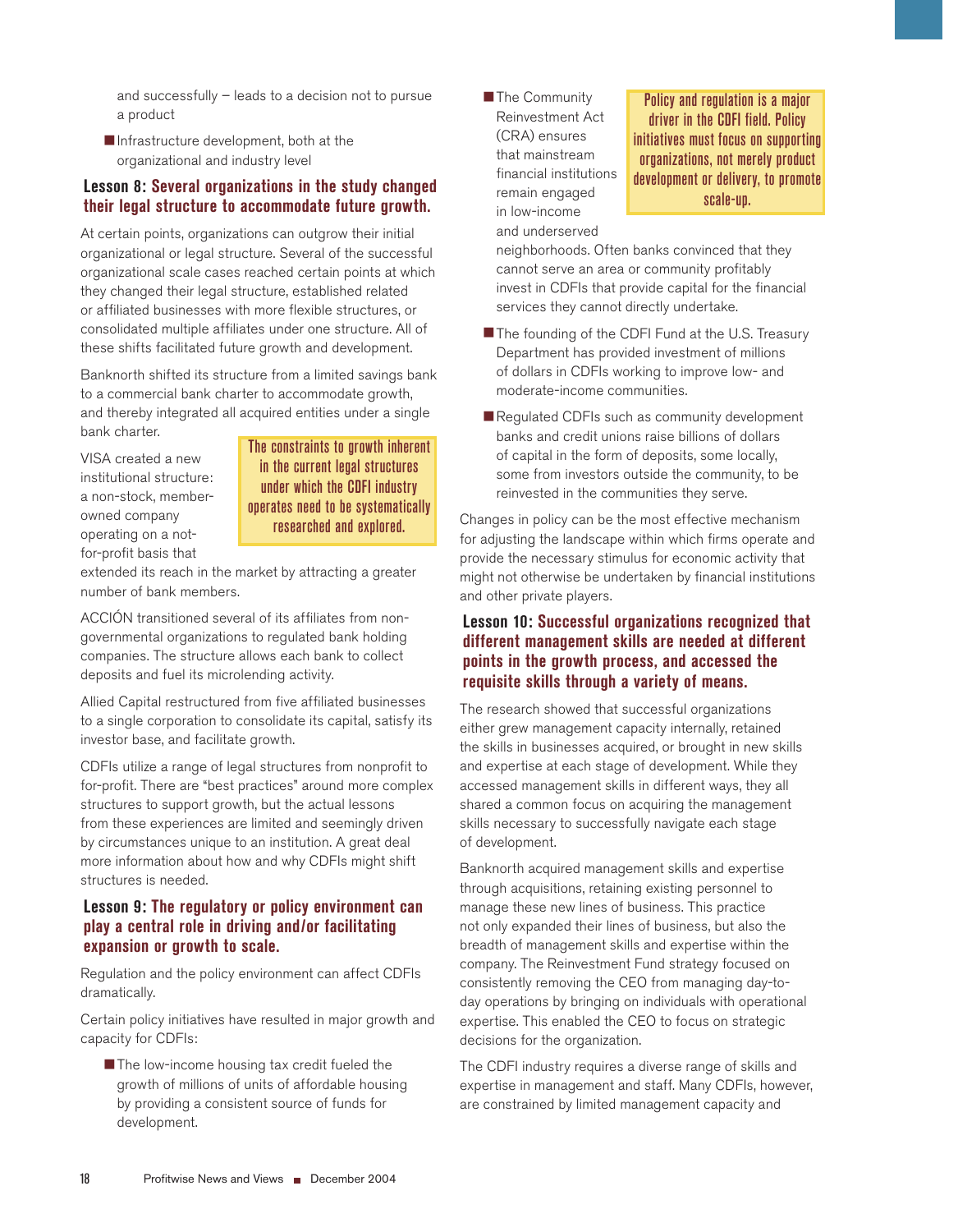must develop or hire the management talent they need to achieve scale.

Training programs across the industry are often too general and do not address the expertise needed at each stage of product

Operational expertise is critical for scale-up. CDFIs must have a strategy for acquiring, attracting or training individuals to have appropriate skills at each stage of development. This may require significant up-front investment.

development and organizational growth. Some trade associations have begun developing more specialized training for their members, but it is challenging to deliver at diverse organizational size and skill levels.

### **Lesson 11: The ability to adapt to changing market conditions in a timely manner was critical for organizations to survive and grow.**

"In reality, change is the norm and stability is an aberration."<sup>5</sup> In the past few decades, the speed at which market conditions shift has increased with each advance in technology. More than 60 years ago, economist Joseph Schumpeter described the capitalist process as "creative destruction," where the very nature of market evolution is to weaken some companies while creating opportunities for others.

In the financial services industry today, the ease and

convenience of service is a major component of success. Low-income communities also demand convenience. A community lender that pursues an outdated model for assessing risk

A new breed of financial service providers are delivering services to low-income individuals using a business model that emphasizes convenience and generates profitability.

and delivering capital may no longer be competitive when market conditions shift.

One of the many major shifts in the market is the increased availability of capital going into low-income communities. Some of the capital providers are considered predatory. The threatening dynamic is that this new breed of financial service provider has developed a business model that allows it to deliver credit and other financial services in a manner responsive to the needs of lowincome individuals, offers a product mix and pricing structure that generates profitability, and has invested in an infrastructure that allows convenient access to services.

CDFIs tend to respond more quickly to shifts in policy than to changes in the market, yet every organization studied took advantage of or successfully responded to changing market conditions. More research is needed into the changing nature of market gaps and the potential for CDFIs to effectively address emerging financial needs.

## **Section VI. Conclusion: What the Research Reveals**

**1) If achieving scale in the sense of reaching larger and larger numbers of people is truly our goal, our thinking must shift from the current focus on product innovation to product delivery and from developing products to developing organizations and the industry. The funding environment must parallel these shifts.** 

Scale is often pursued as a means of increasing the impact that development finance investments have on low-income communities. Scale, in this context, is defined by the volume of product delivered, and many funders spend time counting the number of loans made or housing units constructed. By only considering the scale effect and its associated demands at the product level, the field severely limits its ultimate impact. Expanding our focus to include the organization and industry level dynamics can contribute useful insights for our long-term success.

In its pursuit of impact, however, the field cannot expand indefinitely the amount of product an organization delivers without scaling up the organization. Organizations need a well-developed set of standards, procedures, and infrastructure for producing products. Current public sector and foundation funding streams may actually constrain the scale-up of organizations by limiting the use of funds to enhancing product affordability and promoting innovation and new product development—none of which speaks to the development and strengthening of the organization's long-term viability.

Similarly, paying attention to scale effects at the industry level would support greater and more efficient delivery of product. Better delivery will come about by focusing the field on improving standards and infrastructure, resulting in greater volume and ultimately, one hopes, producing a more powerful impact.

Equally important, most for-profit organizations use internally generated revenues/profits to support R&D and investment in the growth and scaling up process. As currently structured, subsidy in the industry targets the product level (for example, LIHTC go to specific transactions to create a specific number of affordable housing units) and ignores the subsidy, or more accurately the cash reserves, required at the organizational level to support growth. This emphasis does not allow individual organizations to build the capital structure they need to grow.

Achieving scale and impact may mean something different or take a different route than originally anticipated. Aside from delivering a product or service at steadily increasing volume, one might think in terms of achieving a significant market share in a target area that is big enough to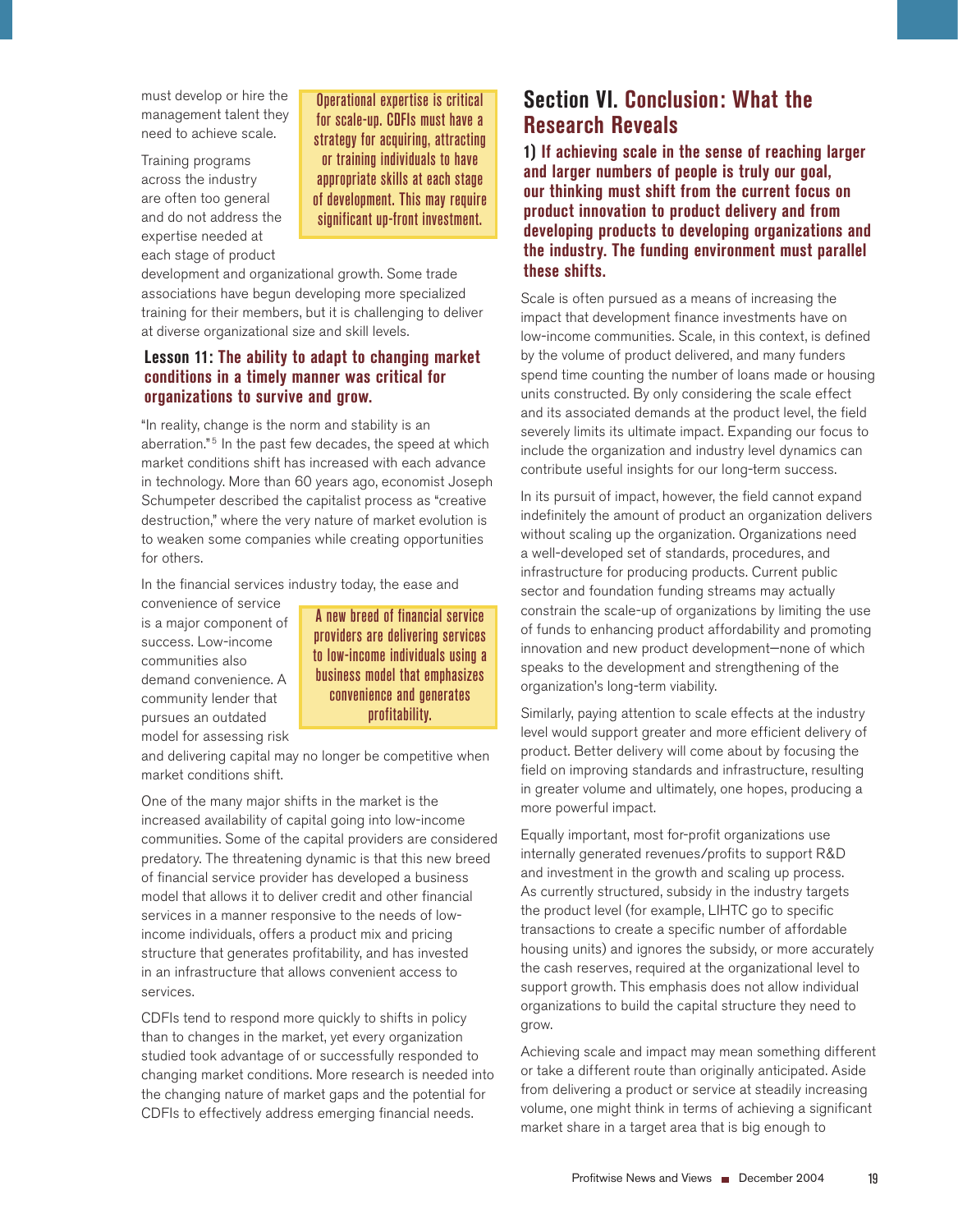influence a market and change the behavior of other actors. This market development or demonstration effect requires further study in order to understand its value and contribution to achieving better development outcomes.

### **2) If we seek to achieve greater scale, we must optimize our use of subsidy.**

Subsidy is the scarcest type of capital, and many forms of subsidy appear to be decreasing in availability. The granting and use of subsidy needs to become more strategic.

- Developing market research tools that more effectively differentiate between the needs of different segments of low- and moderate-income customers and the level of subsidy each requires will facilitate more appropriate pricing of products and utilization of subsidy. In the long term, the amount of subsidy per customer can be reduced and overall reach extended.
- Broadening the focus of CDFI services to include more traditional customers would allow for the cross-subsidization of products, an important aspect of any business model that seeks to provide a range of services, not all of which are profitable to its operation.
- Finding an adequate product profitability mix and tightening operations to obtain greater efficiencies will enable organizations to support existing lending and investing activities better. Capital raising efforts targeting future growth must support both these core business activities and needed support services that would otherwise not be possible (counseling, technical assistance, etc.).
- The language of investment conveys more power and a positive sense of value than the language of subsidy. Can we shift the terms of debate from the provision of subsidy to investing for an economic and social return? This should increase both the pool of capital and the investors and link subsidy to the social goods and value added identified.

## **3) Any strategies for achieving scale in the CDFI industry must address fundamental issues of industry structure.**

As indicated in the model above, an industry of small, place-based institutions with limited resources cannot be expected to scale-up solely through the growth of individual organizations. The CDFI industry is composed primarily of small-scale organizations with only a handful that have grown to a large enough size to exert influence in their local or regional markets. And none are of sufficient size to influence the market on a national level or to serve as the industry driver. If the CDFI industry is

going to pursue scale, industry structure becomes more important to that process.

As the industry is currently structured, the pace of organizational growth will limit the industry's reach into the low-income markets targeted by its members. In order to reach more people with value-added services, the industry will have to pursue other means than individual organizational growth.

Two emerging directions for the industry need to be further investigated:

- The development of or access to stronger infrastructure for networks of organizations working collectively to deliver product or influence a market
- Greater integration of the field's activities into those of mainstream financial institutions, focusing on the value added by CDFIs

While the next phase of our research will delve more into these directions, following are some initial observations.

**Stronger infrastructure:** The case of Unified Western Grocers offers some guidance as to how cooperation among small players can lead to improved economies of scale, better industry-wide infrastructure, and ultimately better competitive positioning and greater influence over the marketplace. For the CDFI industry, which operates on very thin margins, collaboration around collective infrastructure can support a broader range of financial service delivery and improved efficiency. Well designed infrastructure will enable organizations to offer a broader range of services, and increase the sophistication of the product mix and professionalism of the industry. New strategies and ideas that focus on forming stronger networks of interdependence for cooperation among industry members should be researched and tested.

It may not be necessary or desirable to create infrastructure in every case. The private sector has made substantial investments in infrastructure and there are instances where CDFIs have outsourced certain functions, effectively leasing the infrastructure they need from third parties.

#### **Greater integration into mainstream financial**

**institutions:** CDFIs owe their existence to a market failure by "conventional" financial service providers in meeting the financial service needs of low- and moderateincome communities. History shows us that community development products and services that show promise of potential profits and scale are often tested in community development organizations and adopted by mainstream financial institutions. This raises two interesting questions about industry structure. First, what are the appropriate roles of CDFIs? The research and development arm of more conventional financiers? A broker of relationships between low-income communities and mainstream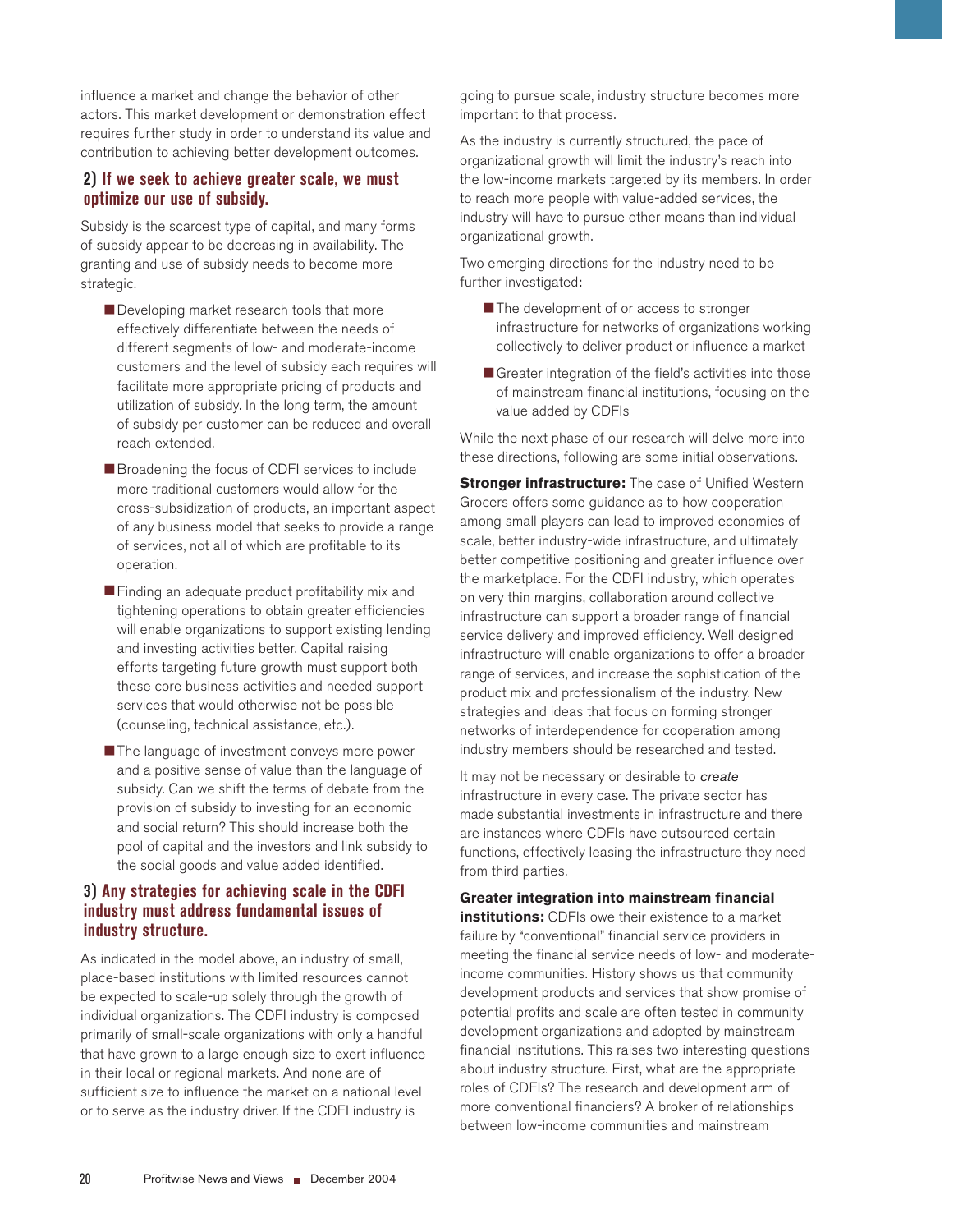financial institutions? Others? Second, how does one best structure relationships between CDFIs and the mainstream? Regardless of whether the mainstream industry adopts successful community development products and services, those products will undergo tremendous change in their transition to conventional product profitability standards. The heart and soul of community development is ensuring that low-income communities have access to needed services. As the financial services industry continues to evolve, much more research is needed on appropriate industry structure, and critical roles for CDFIs.

### **4) Growth is perilous.**

The current emphasis on growth in the industry seeks to reach more people, tap into economies of scale, increase sustainability, and ultimately have greater impact in the low-income communities we serve. In our zeal, we cannot overlook the fact that smaller organizations are often self-sustaining because of the limited scope of their operations. Despite the fact that product offerings may be limited, the path of growth is not to be undertaken lightly. Organizations that commit to growth must plan carefully and seek sufficient investment to withstand the added pressures that growth brings. Following are a few areas of particular concern for any CDFI pursuing growth:

- Unbalanced capital structure Rapid growth can drive down an organization's capital base. As assets increase, net worth in relation to total organizational assets declines, creating a less stable capital structure. For CDFIs that have a large percentage of their assets at risk (in the form of loans and investments), a declining capital ratio increases overall organizational risk. In the case of regulated CDFIs, this condition may precipitate a period of friction with regulators. For non-regulated institutions, it may actually limit their ability to attract funders because the organization is perceived as too risky, or cannot meet desired net asset or capital to asset ratios.
- Stretching management Growth requires leadership to develop a new set of management skills. During a period of growth, the CEO will often need to move toward a more strategic or big picture role (see TRF case study); however, this means that the actual operations, now more complex, must be undertaken by experienced operations managers.
- $\blacksquare$  Running ahead of infrastructure  $-$  For many small CDFIs with limited profit margins, the ability to invest in infrastructure is limited. Thus, many institutions will begin to grow their activities assuming that the business will enable them to purchase the needed infrastructure as they grow. This assumption can have disastrous results if new lines of business are

not delivered in a high-quality manner (reinforcing an unprofessional image), and can raise the potential for neglecting existing lines of business. A CDFI must identify the appropriate infrastructure needed at each level of scale and design a strategy to obtain it. This may mean greater investment in internal systems, or outsourcing of key functions to ensure competent handling at greater volume.

These and other challenges to growth were common across cases, but are not discussed broadly in the current dialogue about growth in the CDFI industry. A more informed and candid conversation about the feasibility, desirability, and potential impact of achieving scale needs to occur.

## **5) It's ultimately about impact. Achieving scale is only one way to achieve impact, and single mindedly pursuing scale by expanding the volume of product delivered reduces the broader impact of community development interventions.**

The relationship between scale and impact is still not clearly understood. On the one hand, scale may be only one way to reach impact. On the other hand, by concentrating primarily on scale and how to achieve it, we run the risk of losing the focus on increasing impact on underserved people and communities.

- Achieving scale is not possible for many organizations in our field, and it may not even be appropriate. Many organizations can and should look at other measures; e.g., the depth of the transformative effects of their work on a group of individuals or a community, or the value-added that they bring as a community player.
- Policy and regulation can affect far larger numbers of individuals or communities than the delivery of a financial product. While the role of policy and regulation has not been a focus of this paper, it is one of the most critical drivers in the CDFI industry, and potential policy solutions to some of the issues raised in this paper should be considered.
- Becoming sufficiently expert, connected, credible, and resourced as an organization to affect an issue or a market is yet another strategy for impact. While an organization has to reach some significant size to have financial clout, it may not be necessary to become an industry of \$500 million or billion dollar institutions to have an impact on poverty and ensure the delivery of financial goods and services to a lowincome community.

If impact is the goal, we need to more clearly articulate our theory of change and develop better metrics to measure and track impact that extends beyond scale.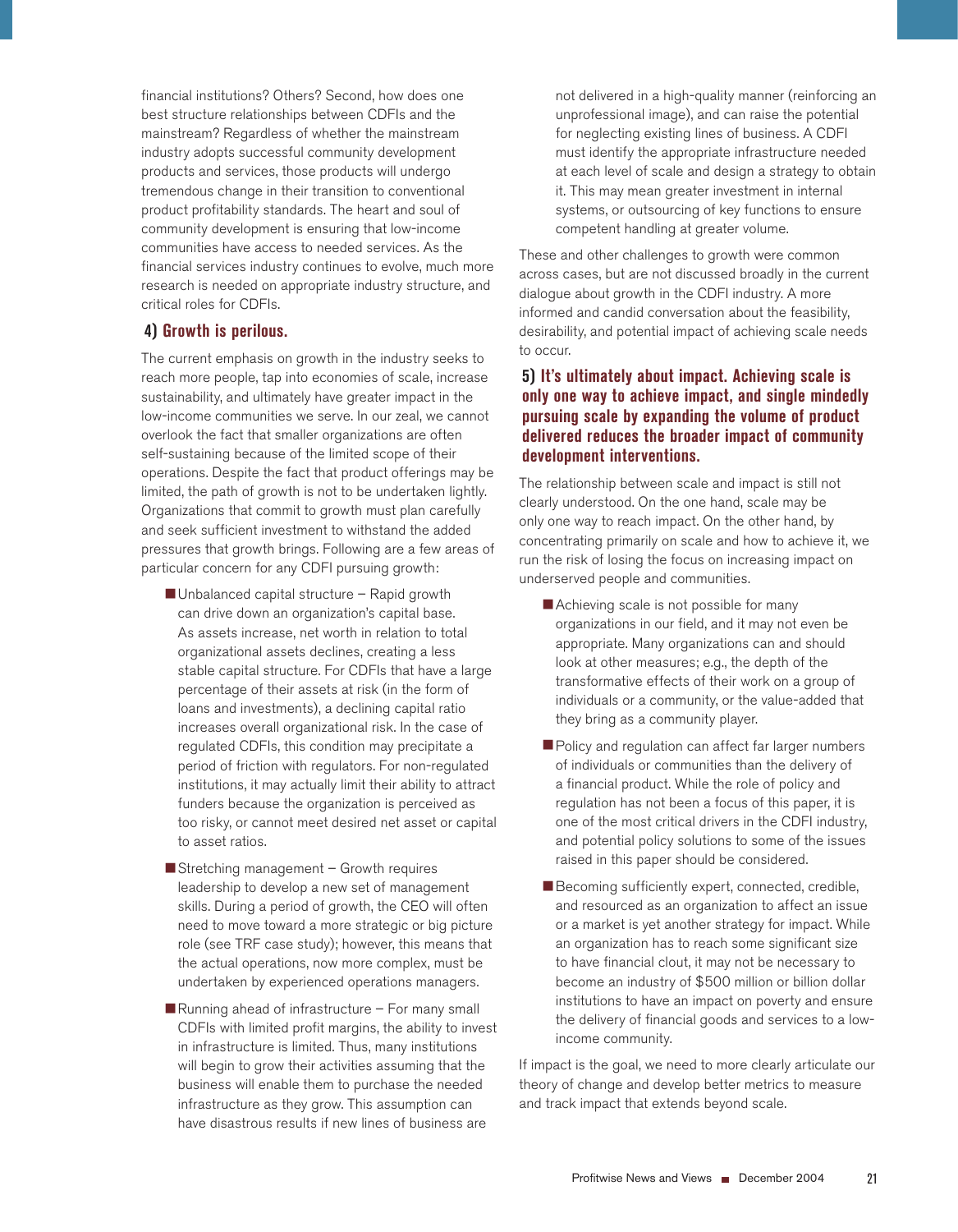#### **Notes**

1 Moy, Kirsten and Alan Okagaki: "Changing Capital Markets and Their Implications for Community Development Finance," Capital Xchange, July 2001; available from www.brookings.edu/ es/urban/capitalxchange/article5.htm; Internet.

2 Where profit from one product supports a shortfall in another product in the same portfolio.

3 Miller, Clara, "Hidden in Plain Sight: Understanding Nonprofit Capital Structure," The Nonprofit Quarterly, Spring 2003. Subsidy business is defined as the agglomeration of resources, activities, systems, procedures, and protocols enabling a nonprofit organization to raise the funding needed to support its core business(es).

4 Miller.

5 Morris, Langdon. Business Model Warfare: The Strategy of Business Breakthroughs (University of Pennsylvania and A-CASA, 2003).

#### **RESOURCES**

Andrews, Nancy O. "Equity with a Twist: The Changing Capital Needs of the Community Development Field." Capital Xchange Journal, Washington, D.C.: The Brookings Institution Center on Urban and Metropolitan Policy (April 2001).

Benjamin, Lehn, Julia Sass Rubin and Sean Zielenbach. Community Development Financial Institutions: Current Issues and Future Prospects. Community Affairs 2003 Research Conference Proceedings, Chicago, Community Affairs Division of the Federal Reserve System (May 2003). www.chicagofed. org/cedric.

Bradach, Jeffrey L., "Going to Scale: The Challenge of Replicating Social Programs," Stanford: Stanford Social Innovation Review, Spring 2003.

Brody Weiser Burns Consulting. CDFI Study, Phase II: Strategies to Increase Community Development Finance, New York, NY: Ford Foundation, 2002.

.. 2001. Increasing CDFI Scale and Productivity. Ford Foundation, Report II, Ford Foundation CDFI Study, Phase II, Bradford, CT, Ford Foundation (November).

. 2001. Strategies to Increase Community Development Finance. CDFI Study, Phase II, New York, NY: Ford Foundation (July).

Canale, Shaw. Maximising Board Performance. Seattle, WA: Cascadia Revolving Fund, 2002. PowerPoint Presentation.

CDFI Data Project (CDP). CDFIs: Providing Capital, Building Community, Creating Impact. The CDP, 2003.

Chutkow, Paul, VISA: The Power of an Idea. Visa International, 2001.

Commission of the European Communities. Green Paper: Entrepreneurship in Europe. Brussels: "Enterprise Publications," 2003.

Curtis, Lynn A. Lessons from the Street: Capacity Building and Replication. Washington, D.C.: The Milton S. Eisenhower Foundation, 2000.

Davidson, Steve C. Financial Markets and the CDFI Industry-An Oversimplification. Philadelphia, PA: National Community Capital Association, 2003.

Dees, Gregory J., Beth Battle Anderson and Jane Wei-Skillern. Pathways to Social Impact: Strategies for Scaling Out Successful Social Innovations. CASE Working Paper Series, Number 3, Durham, NC: Center for the Advancement of Social Entrepreneurship (August 2002).

Department of the Treasury. Community Development Financial Institutions Fund: Fiscal Year 1997 Annual Report. Washington, D.C.: U.S. Department of the Treasury, 1997.

Doyle, Karen and Jerry Black. "Performance Measures for Microenterprise in the United States." Journal of Microfinance, Volume 3, Number 1 (Spring 2001).

Edgcomb, Elaine L. "Marketing Strategies for Scale-Up: FIELD's Grantees Share their Experiences." FIELD Forum, Issue 13, Washington, D.C.: The Aspen Institute, FIELD (March 2002).

. 2000. "New Grant Cluster Focuses on: Achieving Scale." FIELD Forum, Issue 5, Washington, D.C.: The Aspen Institute, FIELD (July).

Emerson, Jed and Paul Carttar. Money Matters: The Structure, Operation and Challenges of Nonprofit Funding. Boston, MA: Bridgespan Group, 2002.

Gair, Cynthia. A Report from the Good Ship SROI. San Francisco: The Roberts Foundation, 2002.

Government Accounting Office (GAO). Community Development: A Survey of CDFI Organizations' Use of Performance Measure. Washington, D.C.: GAO, 1998.

. 1998. Community Development: CDFI Fund Can Improve Its System to Measure, Monitor, and Evaluate Awardees' Performance. Washington, D.C.: GAO.

Gravitz, Alisa, Todd Larsen, Patrick McVeigh, Steve Schueth, Scott Stapf and Stephanie Kendall. 2001 Report on Socially Responsible Investing Trends in the United States: SIF Industry Research Program. Washington, D.C.: Social Investment Forum Foundation and Social Investment Forum, 2001.

Kohm, Amelia and David La Piana. Strategic Restructuring for Nonprofit Organizations: Mergers, Integrations and Alliances. (October 2003).

Leibsohn, Daniel M. Expanding Capital Resources for Community Development. Manchester, NH: Financial Innovations Roundtable.

Liebowitz, Jay and Isaac Megbolugbe. A Set of Frameworks to Aid the Project Manager In Conceptualizing and Implementing Knowledge Management Initiatives. Washington, D.C.: Fannie Mae Foundation, 2001.